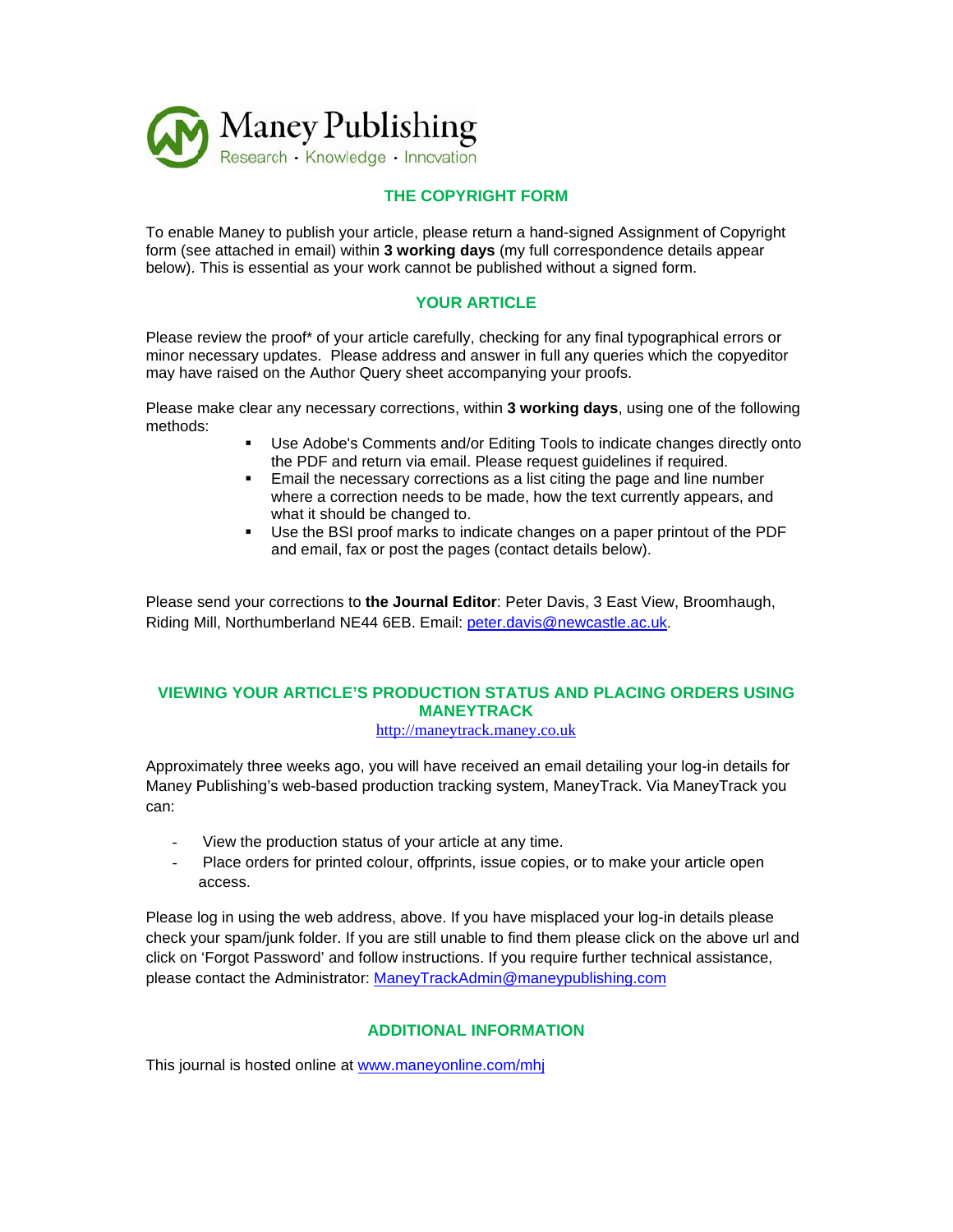**OPEN ACCESS (MORE OpenChoice):** Should you wish to make your article freely available online (open access) please log in to ManeyTrack to view prices and to place your order – see details for ManeyTrack above. For more information regarding Maney's open access product, MORE OpenChoice, please see: www.maneyonline.com/openaccess

**OFFPRINTS:** You will receive a complimentary PDF eprint of your final article. If you wish to purchase traditional hardcopy offprints please log in to ManeyTrack to view prices and to place your order – see details for ManeyTrack above.

**ISSUE COPIES:** You will have the opportunity to purchase a copy or copies of the issue your article will be published in at the time you receive the final PDF (eprint) of your article. Details stating how to order will be included in the eprint email.

**PRINTED COLOUR:** All figures supplied as such will be reproduced online in colour free of charge. If you would like colour figures reproduced in the printed version please log in to ManeyTrack to view prices and to place your order – see details for ManeyTrack above.

# **GET FOUND, GET READ, GET CITED**

As part of our commitment to making the content we publish as visible as possible, Maney offers its authors use of the Kudos service which is designed to help you increase article readership and citations by enabling you to explain, enrich and share your articles. Corresponding authors will receive a registration email regarding the service once the article is published. To find out more visit www.growkudos.com.

## **FEEDBACK**

Tell us about your publishing experience at: https://www.surveymonkey.com/s/stm\_authorsurvey

**\*Please note this PDF file may not be offered for commercial sale or for any systematic external distribution by a third party.** 

Kind regards, Production Editor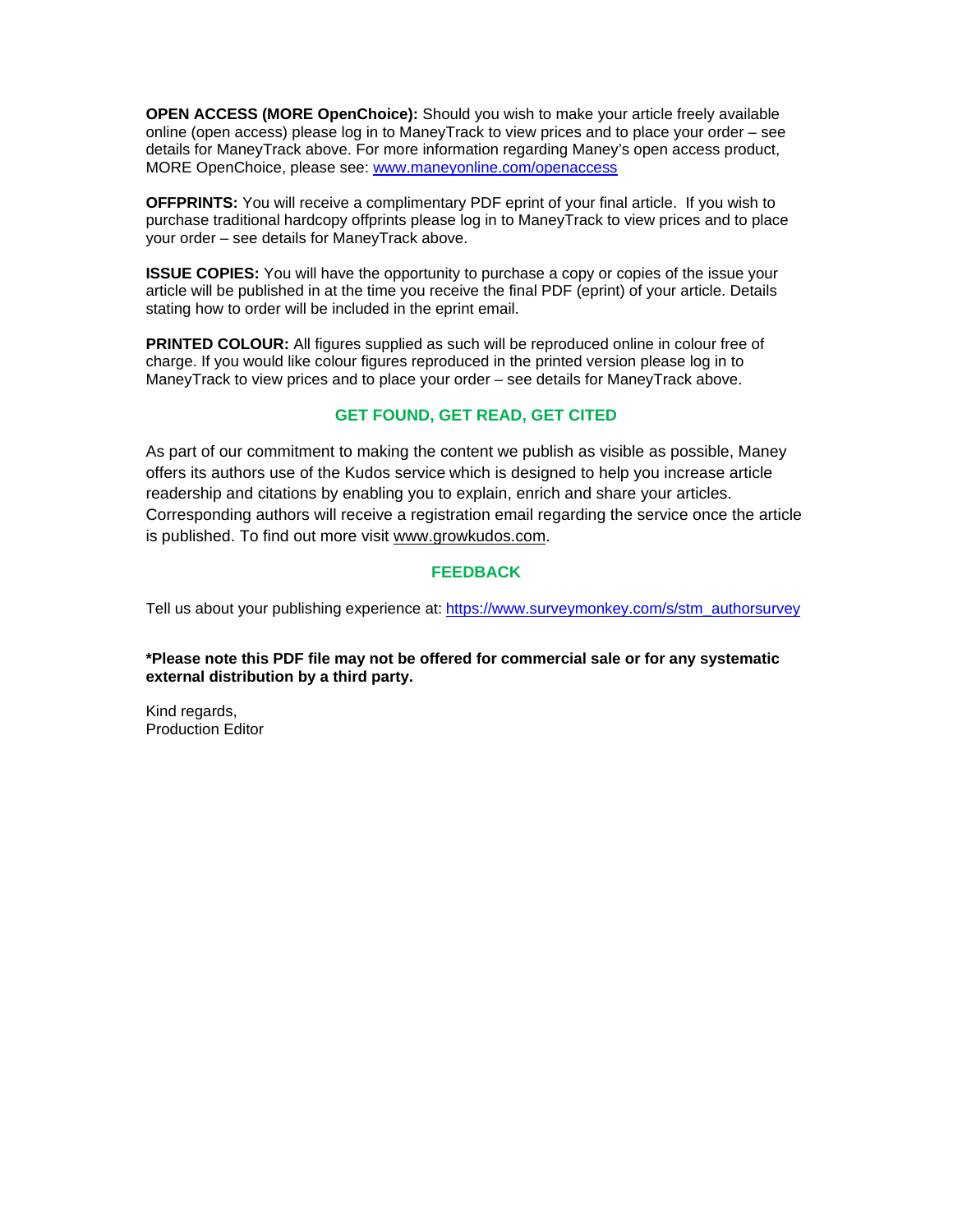# Nineteenth-Century Museums and the Shaping of Disciplines: Potentialities and Limitations at Kew's Museum of Economic Botany

CAROLINE CORNISH

Royal Holloway, University of London, UK

Nineteenth-century museums have long been recognized as sites for the formation of a range of disciplines from archaeology to art history. This formation process occurred, more often than not, in advance of attempts by universities to establish disciplinary boundaries and conventions. Taking the example of the Museum of Economic Botany at the Royal Botanic Gardens, Kew, this article examines the process by which the field of knowledge known as economic botany was rendered as a discipline at Kew from the midnineteenth century. But as well as demonstrating the potential of museums to undertake such epistemological acts, by following the life of a particular object — the Tasmanian Timber Trophy — what also becomes clear are the limits of museums' disciplinary authority.

keywords economic botany, museum, discipline, international exhibitions, Kew Gardens, Tasmanian Timber Trophy

'Economic Botany', wrote Edmund Dixon in Household Words in 1856, 'has been totally neglected as a branch of popular education'.<sup>1</sup> He went on: 'Young gentlemen destined to travel […] would find it just as useful to be able to recognize the foliage of the teak and mahogany-trees, the berry of the coffee, or the stem of the Peruvian bark." Dickens's Household Words, a periodical ever-sensitive to the preoccupations of its time and place, had hit on a new focus of institutional and public interest. At the time the article was written, the Museum of Economic Botany at the Royal Botanic Gardens, Kew, had been open for nine years and the term 'economic botany' was in wide circulation in a new, state-funded context which had particular implications for botanic gardens, herbaria, and museums.

This short extract from Dixon's article contains a number of themes which became increasingly pertinent to the field of economic botany during the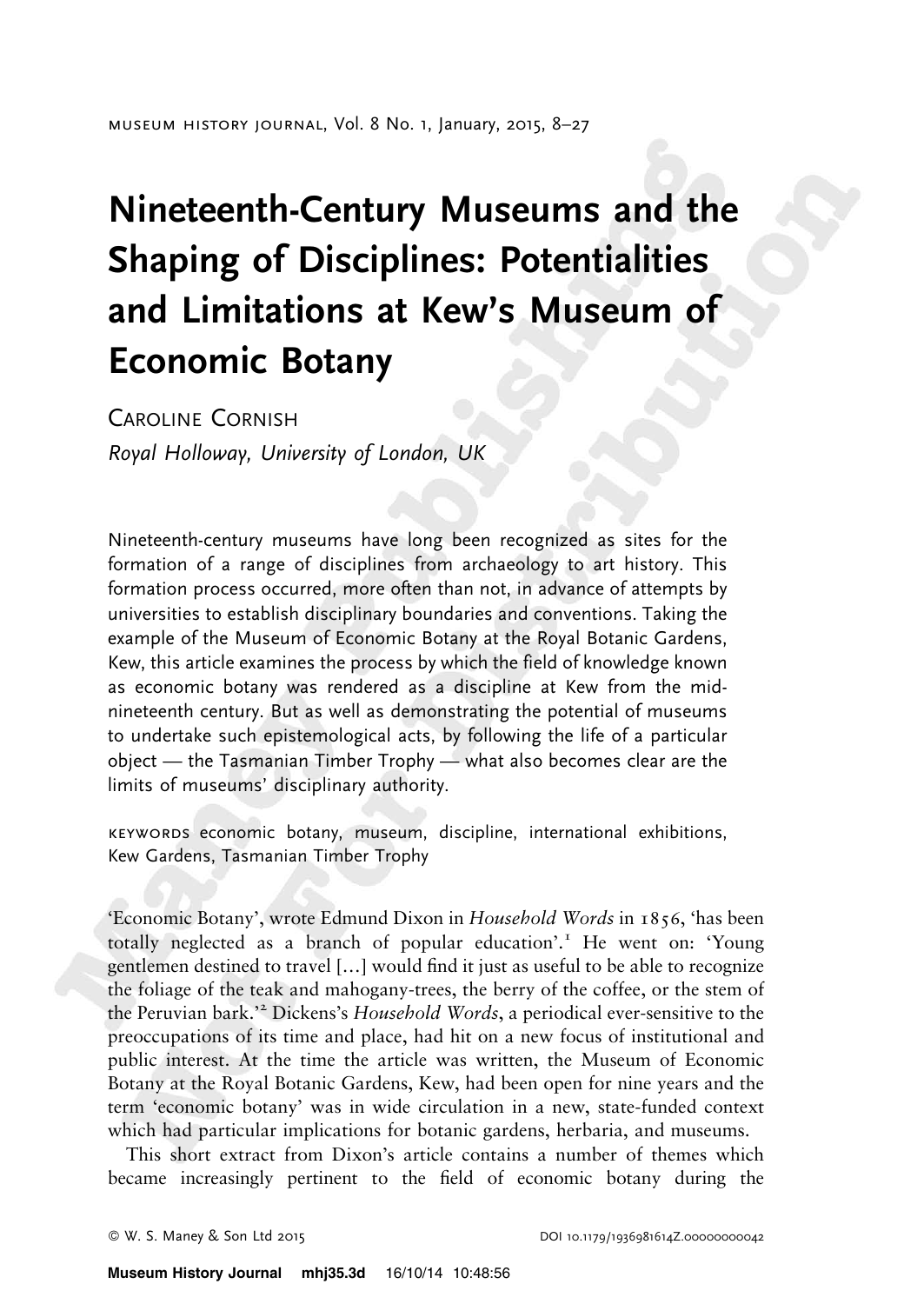nineteenth century: educational reform, in which subjects like economic botany were to appear on school curricula; the importance of botanical knowledge to explorers, colonizers, and settlers; and utilitarian attitudes to scientific knowledge. It is the Museum of Economic Botany which lies at the heart of the article's subject matter, however, and in introducing it, Dixon introduced another key theme — the role of the museum in public education.

The economic-botanical knowledge produced in the Museum at Kew was described by Dixon using the example of the newly 'discovered' Paraguayan tea, maté: 'Economic Botany tells us whither to send for it, presents us with a woodcut of the foliage, and exhibits to us mate´ cups and tubes, used in drinking the infusion.'<sup>3</sup> So the display, with its botanical specimens accompanied by textual inscriptions, illustrations, and ethnographic artefacts, furnished the botanist, the grower, the importer, the retailer, and the general public with the botanical, geographical, commercial, and cultural knowledge necessary to translate a hitherto unknown South American shrub into an imperial opportunity.

The advantage of knowledge acquired in a museum was one of scientific authority; in the Museum of Economic Botany merchants might find 'what hitherto they had often sought in vain — at least a truthful clue to, and some reliable information respecting, the raw materials used or useable in their respective trades'. The Kew Museum itself, on this view, was ostensibly impartial and disinterested; its role was to disseminate knowledge whereas previously knowledge on useful plants had been jealously guarded by those in possession of it. Thus, the Museum, in making its knowledge available to 'all the world', took a stand against 'the aggressions and intolerance of all sorts of selfish mystification and humbug'.<sup>4</sup>

The Household Words article introduced another feature of the Museum of Economic Botany, one which may come as a surprise to early twenty-first-century readers. It was a surprisingly interactive space in the way it appealed to the visitor to provide 'missing' knowledge and specimens. The sense one receives is of a science still in its infancy, and of a 'still adolescent' museum, $\delta$  acting as both a space of knowledge exchange and a dynamic site of knowledge production. Knowledge deficits co-existed alongside knowledge narratives in the authoritative context of the Museum. It articulated a structure of knowledge in which gaps had their place like boxes to be filled with the 'right' kind of knowledge — knowledge 'of which we should yet have remained in utter ignorance but for the formation of this garden and museum'. And it is with 'this museum' — this 'happy Hookerian idea'<sup>6</sup> — that this article is concerned.

Like Dixon, I consider economic botany in the nineteenth century as a field of knowledge promoted as a means of furthering imperial prosperity and of creating an imperial citizenry. At its core is Kew's Museum of Economic Botany. The first section offers a history of how, by bringing together spaces, objects, texts, and people, the Museum became a major force in the production and circulation of new economic-botanical knowledge and in the creation of economic botany as a discipline in the long nineteenth century. Here there are two key points to bear in mind: first, that economic botany was not a new subject in the mid-nineteenth century, but at that time, and due to the confluence of a number of factors, it took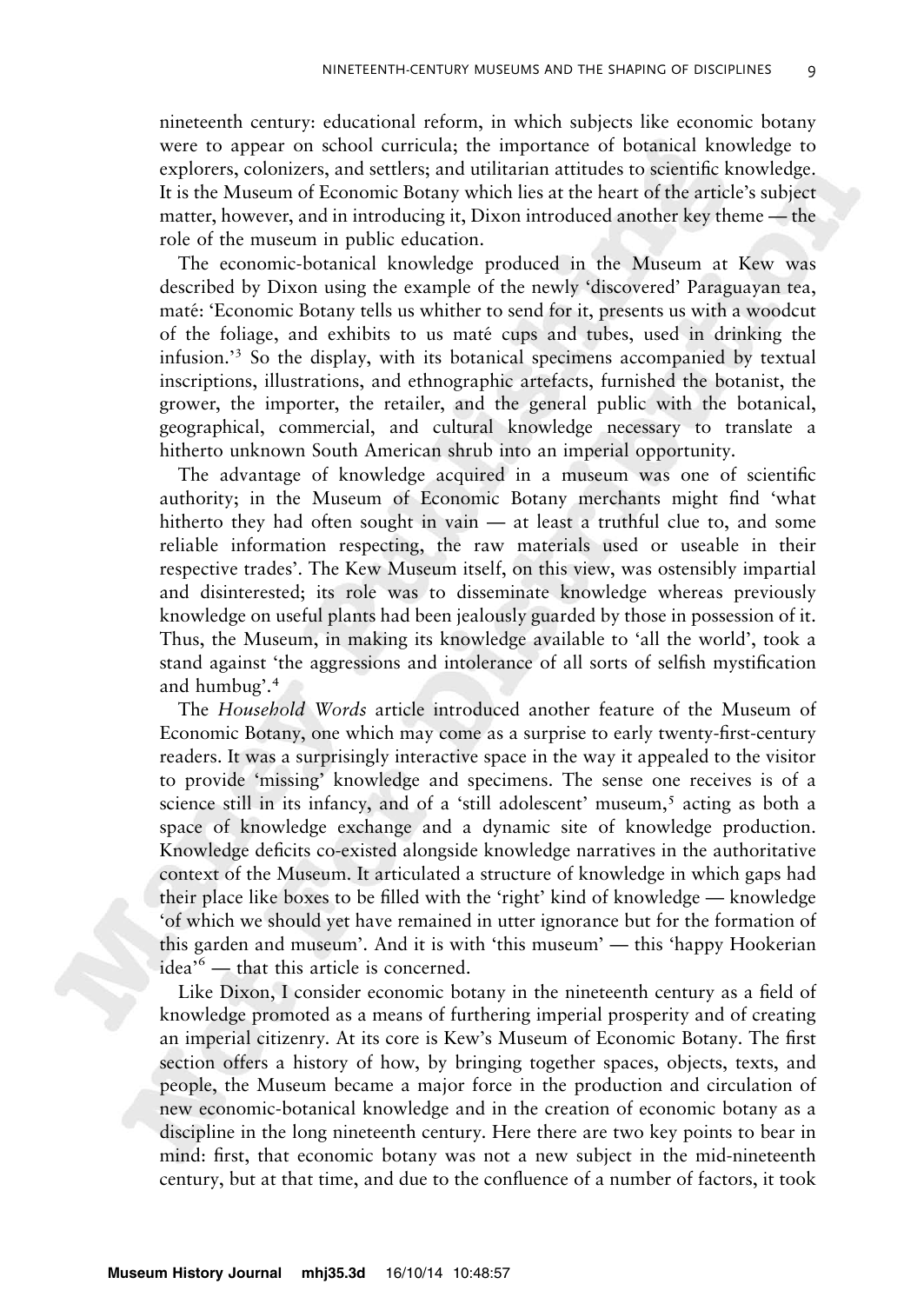on a specific form and operated in specific ways. Second, the Museum of Economic Botany preceded a range of institutions in creating economic botany as a discipline and thus shaped the way it was approached by subsequent botanists.

The second section is a biography of a particular object displayed in the Museum — the Tasmanian Timber Trophy — and by following its trajectory from Tasmania to Kew, particular emphasis is laid on the effect of space in processes of meaning-making. Here I adopt Bernard Lightman's approach in considering 'the places of power' — those sites where scientific knowledge is produced, and how they are fashioned and re-fashioned in order to produce epistemic systems.7 Museum No. 3 at Kew, the final resting-place of the Trophy, will itself be considered as a site which underwent a process of refashioning at a number of critical points in the epistemic history of Kew and its museums, and this might be considered what Lightman terms a 'site biography'.<sup>8</sup> Refashioning museum space in response to shifts in thinking may involve changes in architectural iconography and scale, and new technologies of interpretation, but it inevitably involves objects — the type of objects selected, their spatial disposition, and, in extremis, their physical reconfiguration — in order to accommodate and illustrate new 'ways of knowing'.<sup>9</sup> The result, we will see, of successive epistemic changes is a somewhat layered effect which can render museum displays difficult for visitors to decode. What I argue here is that the limit of curatorial authority lies in the gap between curatorial intentions and visitor understandings.

# Economic botany: the making of a discipline

It has been said that botany was always economic.<sup>10</sup> Certainly the oldest surviving botanic gardens were founded in the mid-sixteenth century as 'herb gardens', the primary purpose of which was to grow the plants necessary to contemporary medical science.<sup>11</sup> And European voyages of reconnaissance and conquest from the sixteenth century onwards were concerned with, among other matters, the quest for new plants which subsequently formed the basis of new economies.<sup>12</sup> The term 'economic botany' has its origins in Enlightenment science. The first published work in which economics and botany were explicitly associated was Linnaeus's Flora Oeconomica of 1748. This work, with its focus on the economic uses of Swedish plants, may be seen as a manifesto of Linnaeus's botanical cameralism, $13$  and in its turn it spawned a series of 'floristic catalogues' by northern European botanists, describing the uses of plants in the authors' homelands.<sup>14</sup>

Meanwhile at Kew, Sir Joseph Banks, under the patronage of George III, was looking beyond his native shores for useful plants. His plan was to make of Kew 'a great botanical exchange house for the empire'<sup>15</sup> through the accumulation of specimens from distant territories for evaluation and their dispatch thence to British colonies for cultivation.<sup>16</sup> However, Kew's new function as an experimental garden was interrupted by the deaths of Banks and the King in 1820. In 1838 the Lindley Report recommended Kew's transfer from royal patronage to the public purse 'for the promotion of Botanical Science throughout the Empire'. Under William Hooker, who became the first director of the new, state-funded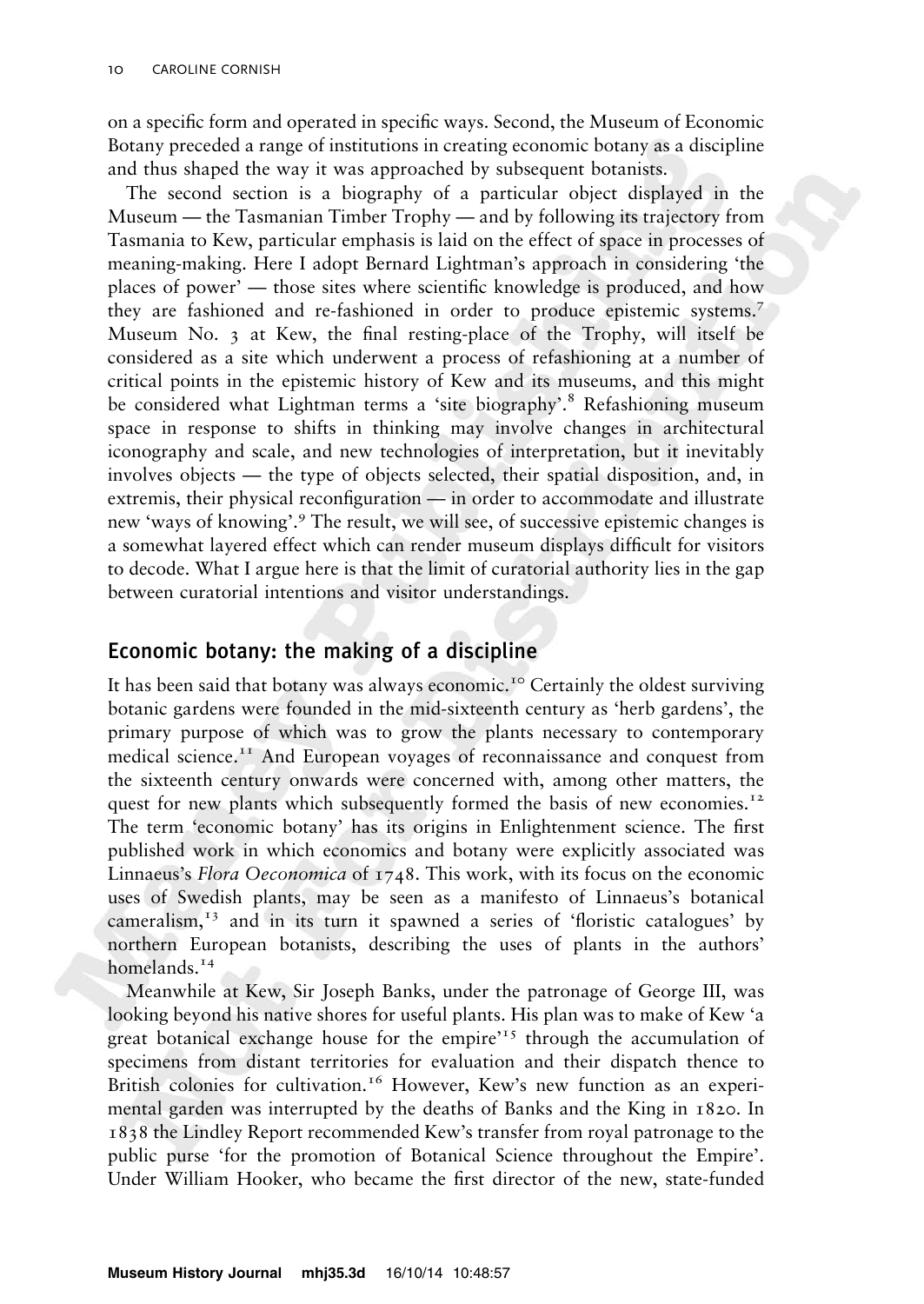Kew in 1841, Kew was once again involved with voyages of exploration which brought back new plant specimens and derivatives and, in a sense, 'kick-started' economic botany at this time. Already by the first decade of the mid-nineteenth century — an era characterized as much by free trade and state-funded science as the Banksian era was by mercantilism and royal patronage — the link between economic botany and imperial expansion appeared inextricable.

In looking at the resurgence of economic botany as a term and sub-field of botany in mid-nineteenth century Britain, it is essential to consider the spaces in which it was constructed, the actors who moved to 'colonize' it, and the practices by which they made of it a scientific discipline. Writers on nineteenth-century science have discerned distinct phases in the creation of disciplines: amassing and displaying collections; identifying disciplinary content and methods of study; defining the discipline's relation to other knowledges, but also delineating its specificity; forging a subject-specific language for a defined community of practice; producing 'objective' data through the use of instruments; establishing paid subject-specialist posts; publishing in dedicated journals; issuing statements of authority and credibility; demarcating spaces for observation and demonstration; imagining consumer communities; and creating representational strategies.<sup>17</sup> And others have demonstrated how disciplines are formed in museums in quite specific ways.<sup>18</sup> Stephanie Moser argues that museums provide contexts for the 'visual consumption' of objects and the disciplines they represent through distinctive conventions of classification and display or interpretative frameworks.

# The Museum of Economic Botany

In the summer of 1846 William Hooker requested permission of Kew's governing department, the Commissioners of Woods and Forests, for a museum dedicated to the needs of scientific and commercial audiences.<sup>19</sup> Permission was granted and the 'Museum of Vegetable Products' opened to the public on 20 September 1847. It was not until 1852 that it was dubbed the more familiar 'Museum of Economic Botany'.<sup>20</sup> The name may have been inspired by the Museum of Economic Geology, established at Craig's Court, Whitehall in 1835 by Henry de la Beche. The very existence of the Kew Museum appeared to act as a magnet for further acquisitions 'from all quarters' to the extent that the building was soon filled beyond its capacity and visitors circulated with difficulty. So in 1853 funding for a second museum building was applied for.<sup>21</sup> From the opening in  $1857$  of Museum No. 1, as it immediately became known, taxonomy was fully represented across the two Kew Museums with Museum 1 dedicated to dicotyledons and gymnosperms, and Museum No. 2 (the original Museum) to monocotyledons and cryptogams. To walk through the Museums in the prescribed order was in effect to perform the 'natural' system of Swiss botanist Augustin Pyrame de Candolle. In Museum No. 3 (Timbers), opened in 1863, Hooker opted to reflect the geographic principle employed in the 1862 London International Exhibition from which the majority of the exhibits were acquired. This catered better to the needs of the commercial visitor whose systematic botanical knowledge may have been slight and who was more interested in the geographical provenance of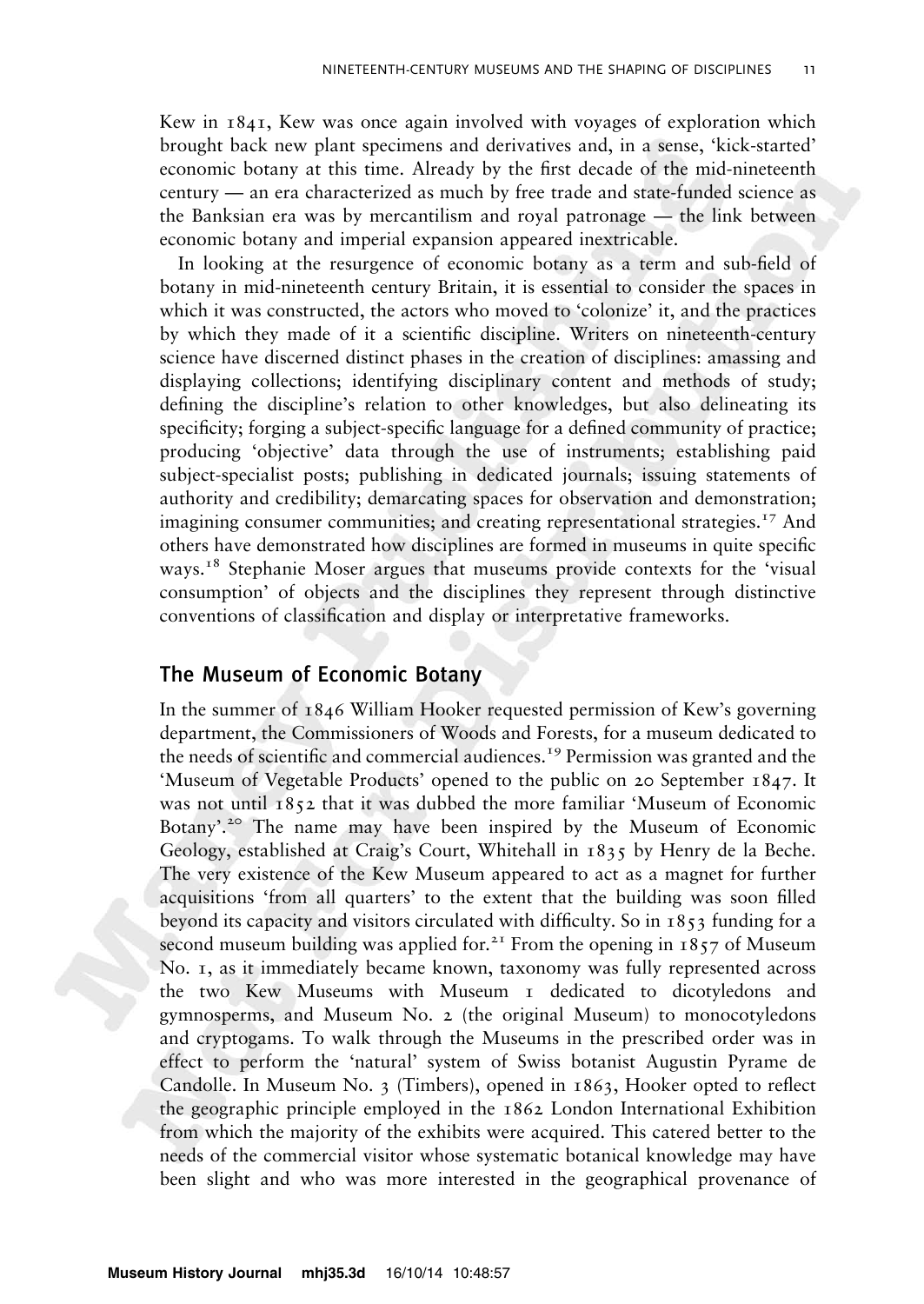particular species. On the opening of Museum No. 4 (British Forestry) in 1910, the British specimens were separated off, leaving Museum No. 3 as a museum of colonial timbers. Museum No. 4 had its own, thematic layout which reflected the differing needs of forestry practitioners and scientists. Thus, by 1910, with four museums embodying three different display principles and catering to a number of discrete audiences, Kew had a museum complex: a single institution, the Museum of Economic Botany, comprehending a number of interconnected parts, or, to paraphrase Tony Bennett, a series of linked sites for the development and circulation of economic botany.<sup>22</sup>

But knowledge is produced in museums through the disposition in space of concrete objects, and in order to better understand the interplay between space, objects, and disciplinary formation, I now turn to the biography of a particular object.

## The Tasmanian Timber Trophy

The 1862 International Exhibition took place in South Kensington, on a site now occupied by the Natural History Museum. Within its walls, the Tasmanian Court displayed wool, minerals, agricultural produce, and products of the whaling industry, but it was dominated by 'a noble trophy, rising 90 or 100 feet, made of its native woods'.<sup>23</sup> Since Tasmania was settled by the British in  $1803$ , its merchants had sought to export its natural products in order to import the range of goods required by the new colony.<sup>24</sup> Timber, however, had proved difficult to market. Most of the Tasmanian trees were hardwoods and grew to massive dimensions, but took a long time to season, splitting, cracking, and warping if prepared too quickly. Whilst this did not diminish the strength of the wood, it could adversely affect its appearance,<sup>25</sup> and the story of Tasmanian woods abroad in the nineteenth century became characterized by efforts to demonstrate their strength and durability, and thus to overcome resistance to any deficiencies in their appearance. The International Exhibition of 1862, therefore, offered Tasmanians a major chance to present their wares in a more positive light to a global market. There were political as well as economic issues at stake; convict transportation to the colony had ceased in 1852 and Tasmania was now a self-governing state in search not only of export markets, but also of investors and an immigrant population. Twenty-four leading Tasmanian citizens from administrative, commercial, and scientific backgrounds were appointed as commissioners to organize the Tasmanian Court. Timber was to occupy 'the most conspicuous position' and, inspired by the Canadian Timber Trophy at the  $1851$  Exhibition (Figure 1), a timber trophy was designed by the Secretary to the Tasmanian Commissioners, George Whiting.<sup>26</sup> In order to execute the considerable task of preparing the materials for the Trophy, the remaining convicts at the Port Arthur Penal Settlement were set to work cutting planks and other cuts of timber. $27$ 

The Trophy consisted of an octagonal tower formed of planks of blue gum, stringy bark, white gum, silver wattle, blackwood, and sassafras woods of up to 100 ft in length. This structure rested on a parallelogram-shaped pedestal measuring  $30 \times 20$  ft across and  $12-15$  ft in height. The pedestal was hollow and entered by a doorway atop two short flights of steps. There was a spiral staircase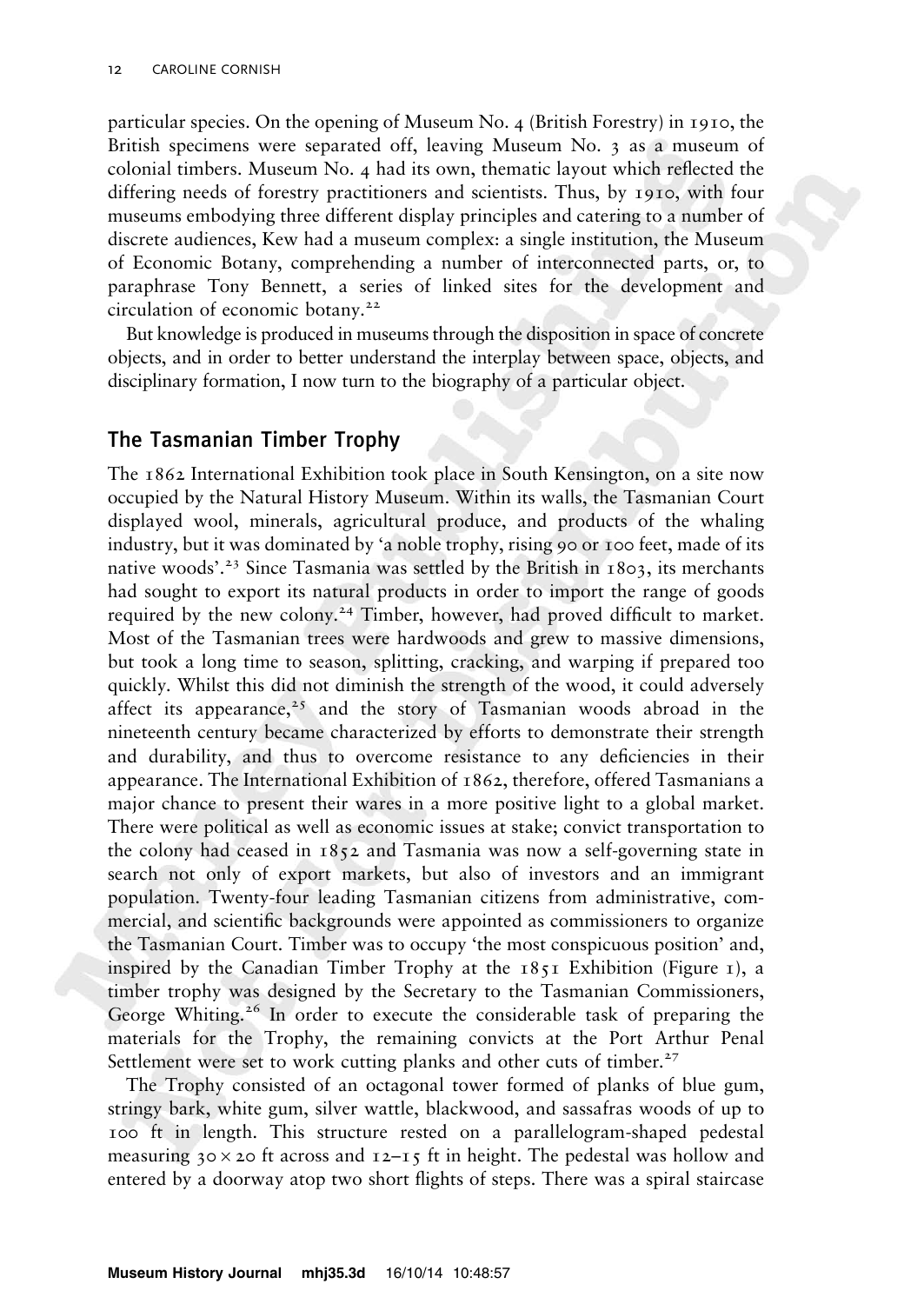

figure 1 The Tasmanian Timber Trophy at the International Exhibition, London, 1862. Photograph by London Stereoscopic and Photographic Company; image reproduced courtesy of State Library of Victoria.

rising through the centre of the tower made of Huon pine, which visitors could climb to gain a commanding view of the Exhibition. In the supporting literature great emphasis was placed on the durability of the woods; those selected for the Trophy were 'shown in every variety of kind and condition', $28$  from the 'green' woods which had been affected by 'shakes' and 'sun-cracks',<sup>29</sup> to fully-seasoned specimens, and timbers taken from the oldest public buildings of the colony. These included door-posts and window-lintels from the Old Gaol and the Old Court House of Hobart Town, posts from the town's wharves, sleepers from its railways, and ships' timbers which had experienced many years of active service. In short, the Trophy itself was a 'Museum of the more useful Tasmanian Woods'.<sup>30</sup> Whilst doubtless intended as a scientific exercise, the physical fragments of the former penal colony must have excited the curiosity of metropolitan audiences, providing opportunities for urban imaginaries of antipodean crime and punishment.

# The Trophy and the Kew gaze

William Hooker visited the Exhibition and described the woods of the Timber Trophy as 'magnificent collections'.<sup>31</sup> These were species hitherto unrepresented in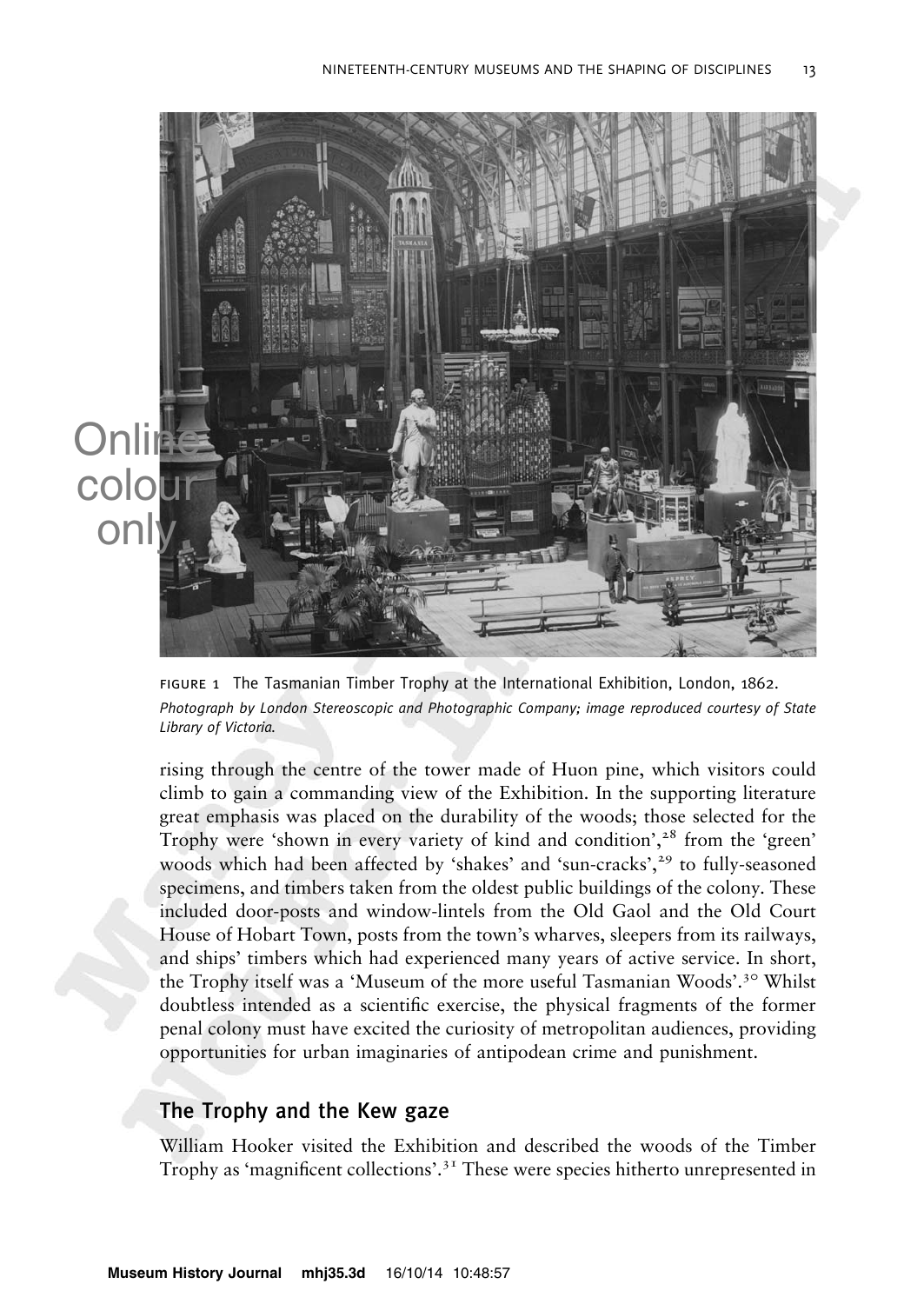the Kew Museums and exciting from both a botanical and a commercial viewpoint. Curator John Reader Jackson also visited and described what he saw as 'a fine series of woods, all very large specimens, many polished and named, some exceedingly beautiful specimens of Huon Pine'.<sup>32</sup> William's son, Joseph, also played a role in this story as juror for the woods of the British Colonies. The involvement of scientists of the status of Joseph Hooker imbued not only the displayed products, but also the exhibition as a whole, with scientific authority. Scientists at exhibitions helped develop standards and conventions of display and classification which facilitated the circulation of specimens between exhibitions and museums. Joseph Hooker's role as juror, therefore, added weight to Kew's requests for specimens at the exhibition's close.

In November, Frederick Du Croz, one of the London-based commissioners for Tasmania, arranged to meet William Hooker at the Tasmanian Court 'to arrange whether and how any portion of our present trophy can be erected at Kew'.<sup>33</sup> In 1862 the Kew Museum's role as first destination for plant materials dispersed at the closure of international exhibitions was neither stable nor uncontested. Du Croz had seemed quite non-plussed by Kew's interest, informing Hooker that:

It will afford us much pleasure to carry out those instructions but as you have already a large Tasmanian collection from the Paris Exhibition of 1855 we should esteem it a favour if you would send to the court, or otherwise designate such specimens as would be desirable. We are anxious to disseminate as much as possible the productions of the Colony and your decision would enable us to decide what further distribution we can make.34

The Trophy — or some part of it — arrived at Kew in mid-December. For reasons unknown, no details were entered in the Museum's accession register. It was displayed in Museum No. 3, a new museum opened partly to house the vast number of timbers that Kew acquired from the 1862 Exhibition. However, this new museum was designated as a polyvalent space, 'devoted chiefly to specimens of Timber and large articles unsuited for exhibition in the cabinets of the other Museums'.<sup>35</sup> In 1866 these included cork models, wooden toys, and other sundry objects. This display principle, based on object size, was to affect the kind of knowledge produced there. The sheer variety of the objects offered up to the public gaze leads one to suspect that it may have been encountered as something of a cabinet of curiosities.

A conflicted image of the Trophy within the setting of Museum No. 3 emerges from contemporary accounts. On the one hand William Hooker was able to say in his 1863 annual report, that among the various displays, 'Tasmania holds the most conspicuous place for the magnitude and beauty of its specimens'.<sup>36</sup> On the other hand, there appear to have been difficulties in displaying the Trophy, or that portion of it which came to Kew, to general satisfaction. In 1864, only one year after the opening of Museum No. 3, the central timber trophy was 're-arranged'; $3^7$ and in 1865, the 'great central timber trophy' was 'taken down and greatly improved, and many of the large specimens polished'.<sup>38</sup> Although there are no close-up images of the base of the Timber Trophy, by referring to the Canadian Timber Trophy of 1851 which had inspired it, the nature of the problem becomes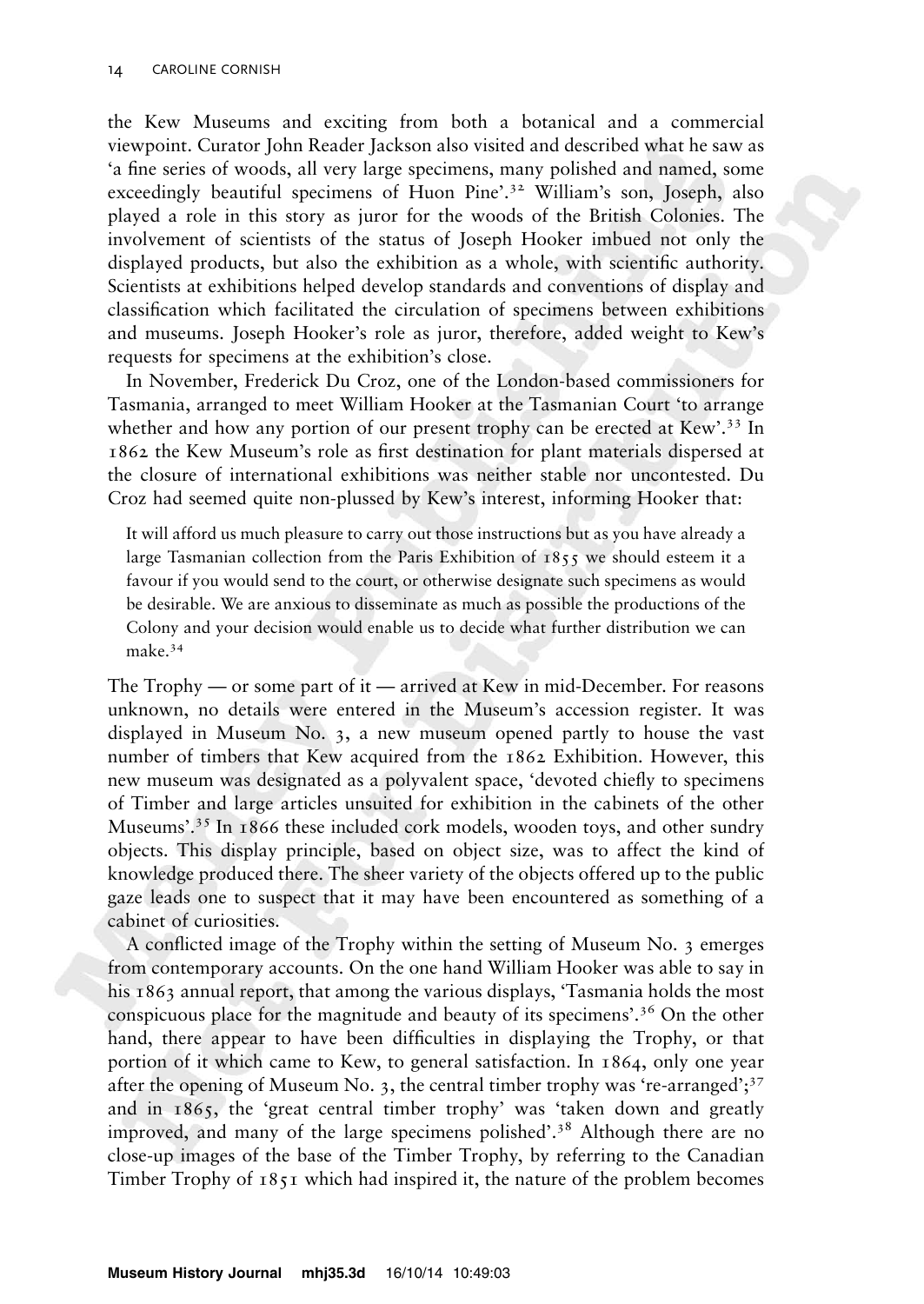

figure 2 The Canadian Timber Trophy at the Great Exhibition, London, 1851. Source: Illustrated London News June 21, 1851. Public domain.

more evident (Figure 2). The latter was a loosely-arranged structure, which would conceivably be difficult to re-construct satisfactorily in a museum. The Illustrated London News had called it 'an uncouth sort of pile';<sup>39</sup> perhaps the Tasmanian Trophy base appeared similarly uncouth.

In the 1866 Official Guide, we have the first tantalizing glimpse of the Tasmanian Trophy, positioned in the centre of Museum No. 3 (Figure 3). Its rectangular shape suggests it was the pedestal of the original monument, but frustratingly no detail is given in the supporting text. Individual Tasmanian wood samples were displayed against the northern wall of the Orangery, adjacent to woods from other Australian states, so it is they which were used to fashion the Museum as a collection of colonial timbers. The Trophy, conversely, from its position in the centre of the Museum alongside models and other miscellanea, was more identifiable as another of the 'large articles unsuited for exhibition in the glazed cases of the other Museums',<sup>40</sup> and the 'historic' woods from gaols and court houses which were part of the structure, may well have added to it an air of curiosity.

#### Kew and the 'new botany'

However contemporary audiences read and understood the Trophy during its life in Museum No. 3, that life proved to be short-lived. In his 1876 annual report, Joseph Hooker announced that all the Museums were 'in a most crowded condition' and that Museum No. 3 could take no more exhibits. To provide accommodation for new objects, and also to 'more strictly define the scope of the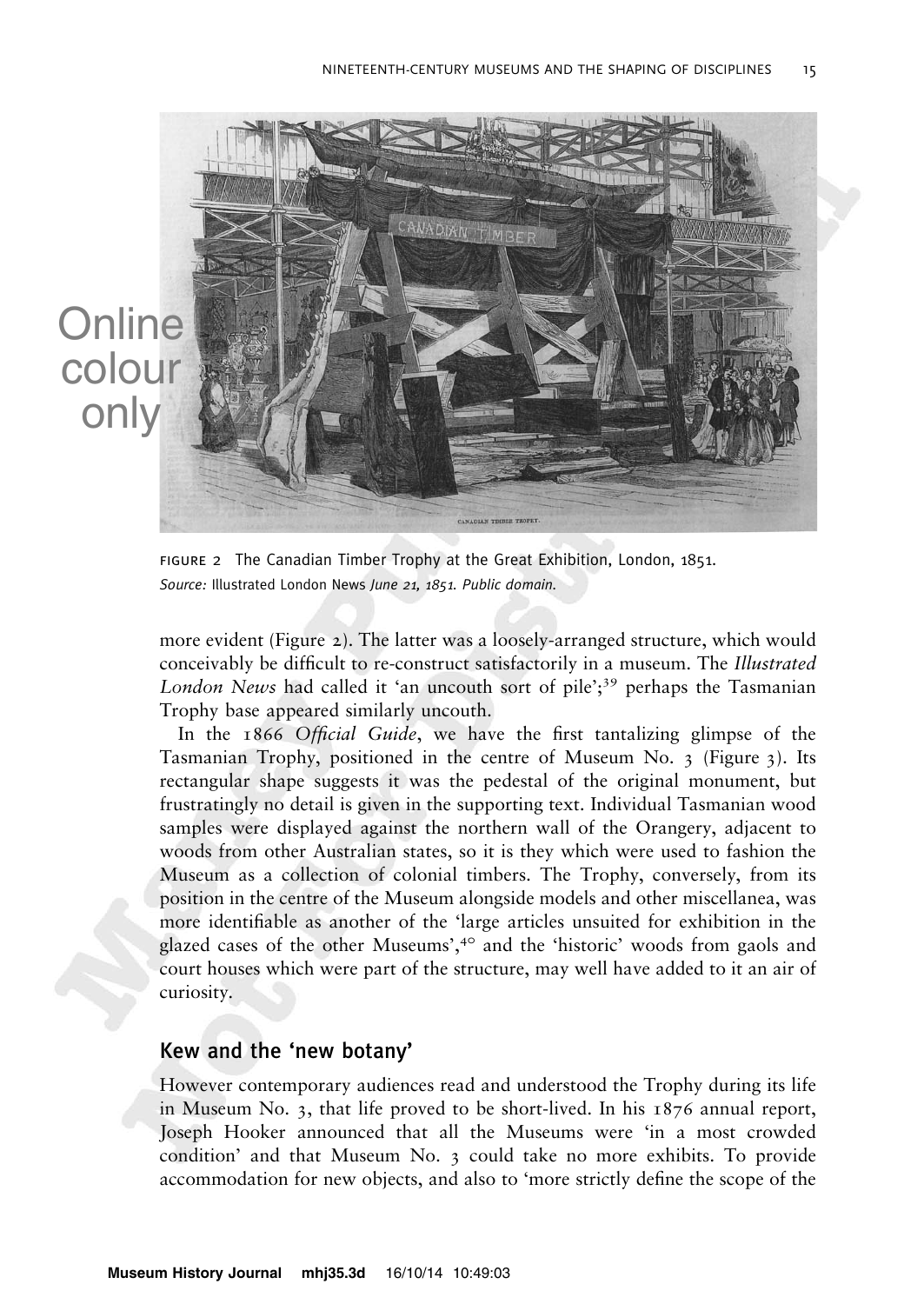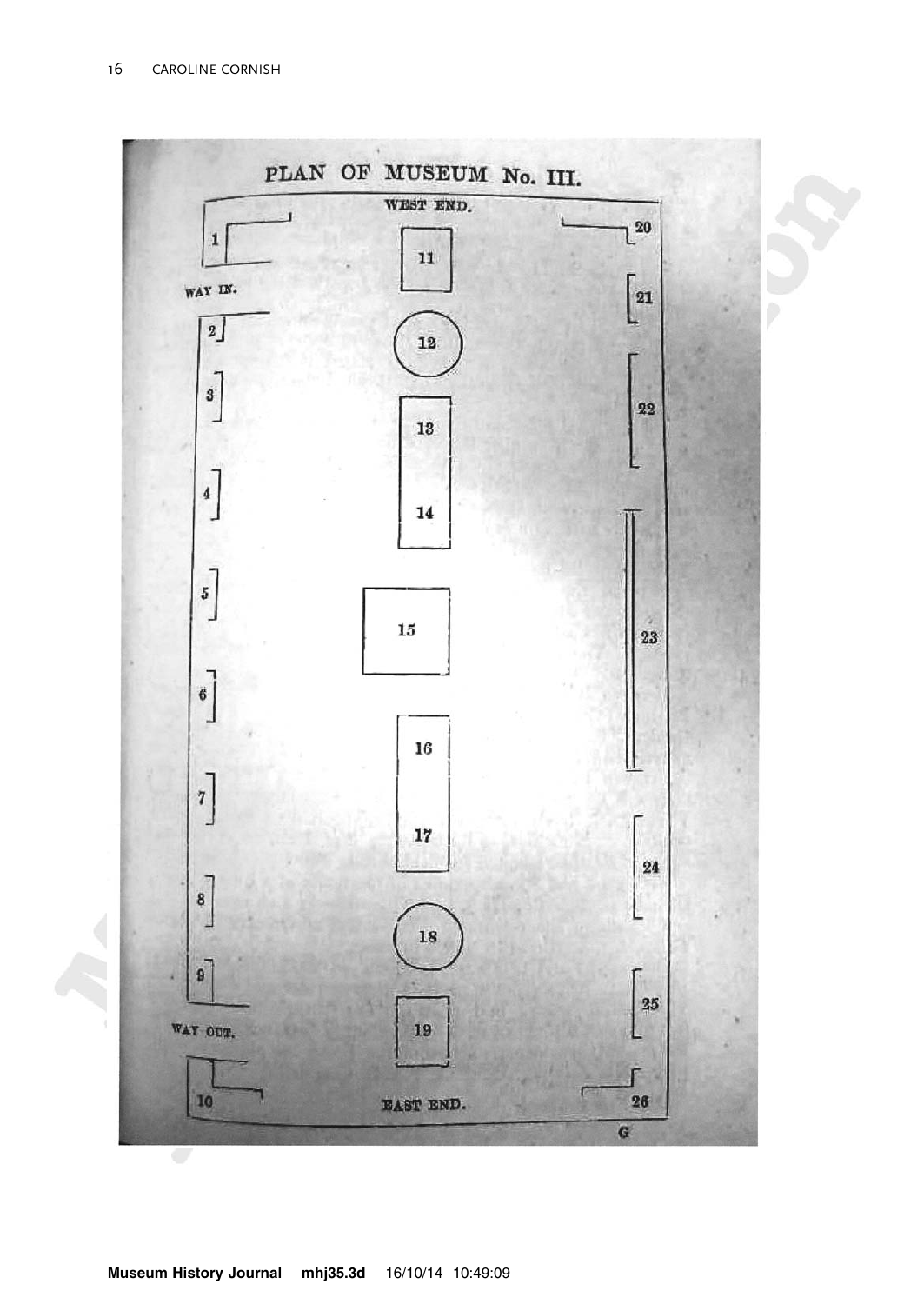#### FIGURE 3 Plan of Museum No. 3, 1866.

Key to case numbers: 15. Tasmanian Timber Trophy. 19. New South Wales and Victoria. 20. Queensland. 21. New Zealand. 22. Natal. 23. Tasmania. 24, 25 & 26. New South Wales.; Source: D. Oliver, Official Guide to the Kew Museums. A Handbook to the Museums of Economic Botany of the Royal Gardens, Kew. Third Edition. With Additions and Corrections by John R. Jackson (London: Reeve, 1866).

collections'<sup>41</sup> the Curator, Jackson, and Assistant Director, Thiselton-Dyer, had begun a systematic revision of the entire collection. There was to be no duplication of specimens; objects would only be retained on grounds of 'usefulness throughout the vegetable kingdom' or 'structure', introducing a new emphasis on plant physiology. Separate collections 'of merely technological interest' were to be broken up and re-distributed.42 Examples of objects dispersed under this new order included 'three sectional models of boats' which had been acquired from the Vancouver Island Court at the 1862 Exhibition, and which were transferred to the South Kensington Museum.

By 1878 Hooker was able to report that 'the contents of No. 3 Museum have also been carefully revised, and an immense number of duplicate and useless specimens withdrawn. Great improvements have also been effected in the display of the larger objects, especially the fine specimens of the stems of palms and tree ferns'.<sup>43</sup> The displays were taking a decidedly physiological turn. It seems likely that the Timber Trophy was removed at this point. It was in the Museum Guide of 1875 but by the revised edition of 1886 it had disappeared and the Tasmanian woods were to be found 'distributed on the front, back, and end walls of the building, as well as in the galleries'.<sup>44</sup>

In the material evidence borne by some of the 1862 Tasmanian woods still held in the Economic Botany Collection at Kew, there is a suggestion that the Trophy had been dismantled and reconstituted as individual elements of the larger collection. At least two specimens in the current collection bear a series of holes and wooden pegs along their edges, implying they were originally slotted together as part of a larger structure (Figure 4). A further specimen is stamped with the words 'Port Arthur', connecting it unmistakeably with the woods prepared for the trophy at the former penal colony (Figure  $\zeta$ ). Under the new criteria, the Trophy had been redefined as a separate collection of mere technological interest. Its new value was as a data series, but in order to move from one epistemic state to the other, it had literally to be reconstituted as individual specimens.

The dismantling of the Timber Trophy is reflective of an epistemic shift in nineteenth-century botany which originated in Germany and was observable in British botany from the early 1870s. Aside from economic botany, botany at Kew had hitherto consisted of systematics — the practices of identifying, naming, and classifying plants. With the mass-production of more powerful microscopes from the 1850s came a new interest in plant physiology, a branch of botany which concerned itself with the functions of plant organisms and their parts.45 This new way of knowing concerned the substitution of 'anatomy for classification, organism for structure, internal subordination for visible character, the series for tabulation'.<sup>46</sup> A contemporary described it as 'the description of functionating organisms and the comparative treatment of their parts'.<sup>47</sup>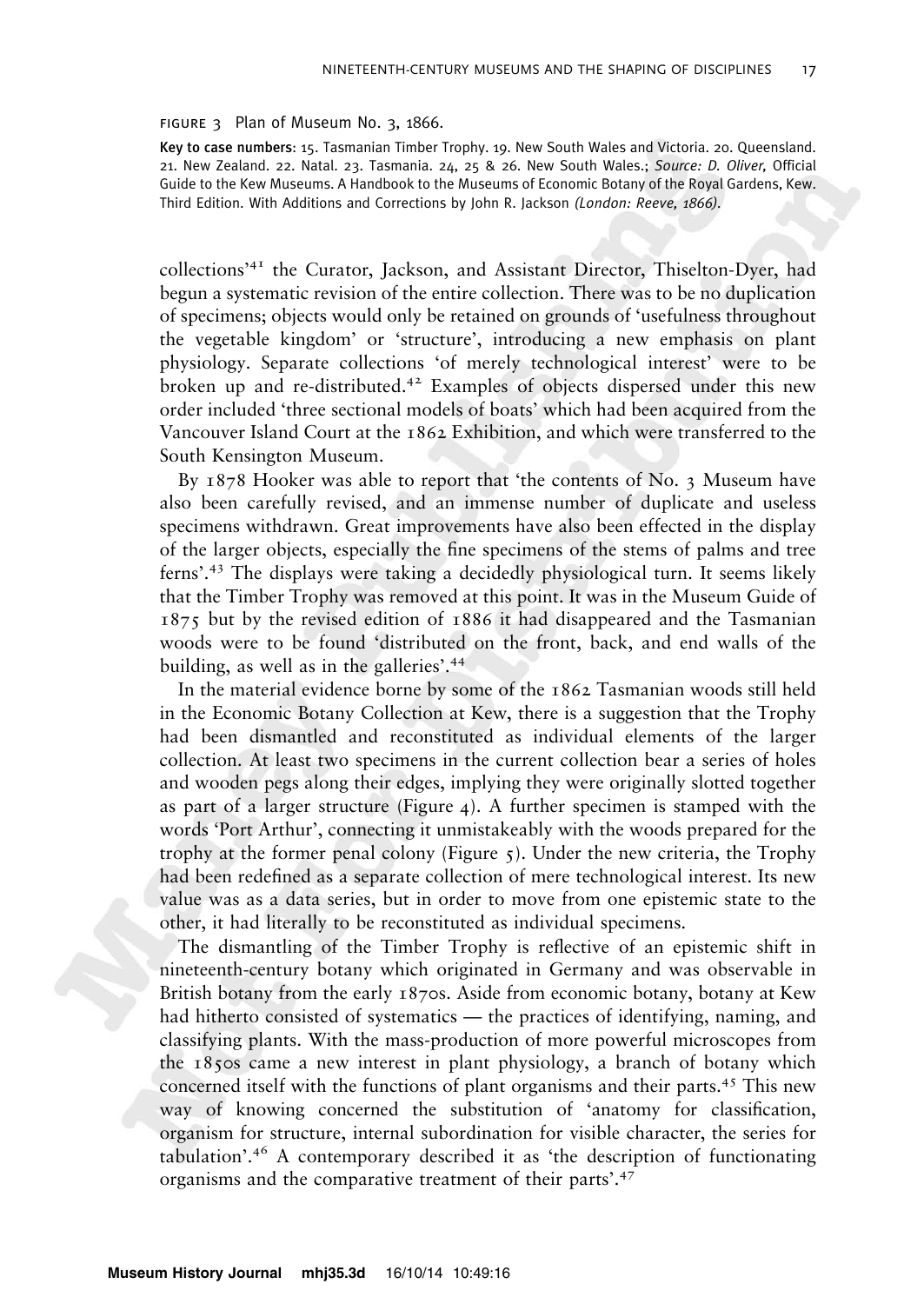

figure 4 Specimen of Acacia dealbata, Linn. (Silver wattle) presenting series of holes and pegs. Photograph by Caroline Cornish.

A key figure in the dissemination of this new approach in Britain was Thomas Henry Huxley. Huxley introduced microscopy into his classes at the Normal School of the Royal College of Science, South Kensington in  $1872,^{48}$  thus refashioning the Department of Science and Art as a space of 'scientific naturalism' — a concern with the secularization of nature, the professionalization of science, and the promotion of expertise.<sup>49</sup> After Huxley's morning lecture, student teachers worked in the afternoons with microscopes under the guidance of demonstrators. One such demonstrator was to become a key figure in the spread of physiological botany to Kew: William Thiselton-Dyer. When he moved to Kew in June 1875, he was permitted to continue his teaching work at South Kensington alongside his new duties.<sup>50</sup>

Thiselton-Dyer's appointment as Assistant Director at Kew in 1875 marked the reinstatement of a post which had been suppressed when Joseph Hooker became Director in 1865. Joseph Hooker was now 10 years into his directorship, and all the activities of the Royal Botanic Gardens — collecting, corresponding, and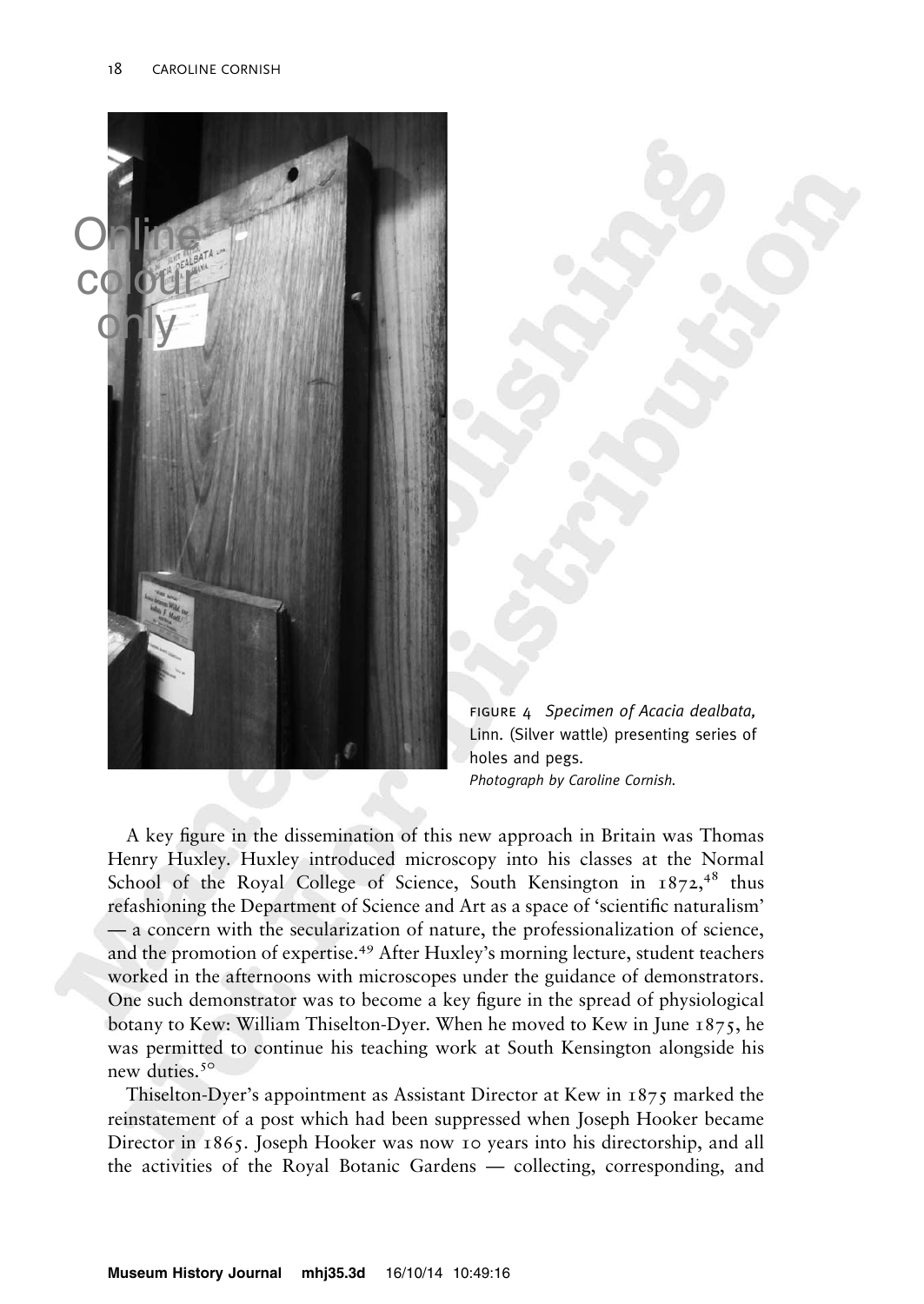

consulting — had increased greatly over the period.<sup>51</sup> At Kew, Hooker and Thiselton-Dyer were to effect their own 'minor revolution'.<sup>52</sup> As we have seen, this was achieved partly through objects. Collections of structural interest, such as the cryptogamic plants, were afforded more display space; that this decision was structure- rather than utility-led is indicated by Hooker's comment that these were 'objects of increasing interest to the large numbers of persons who make the study of some branch of natural history their recreation'.<sup>53</sup> New collections were formed. A separate collection illustrating vegetable pathology was commenced in 1874 and by the following year it had grown to 300 specimens. As Hooker reported, it promised to be 'one of the most interesting features of the museums, no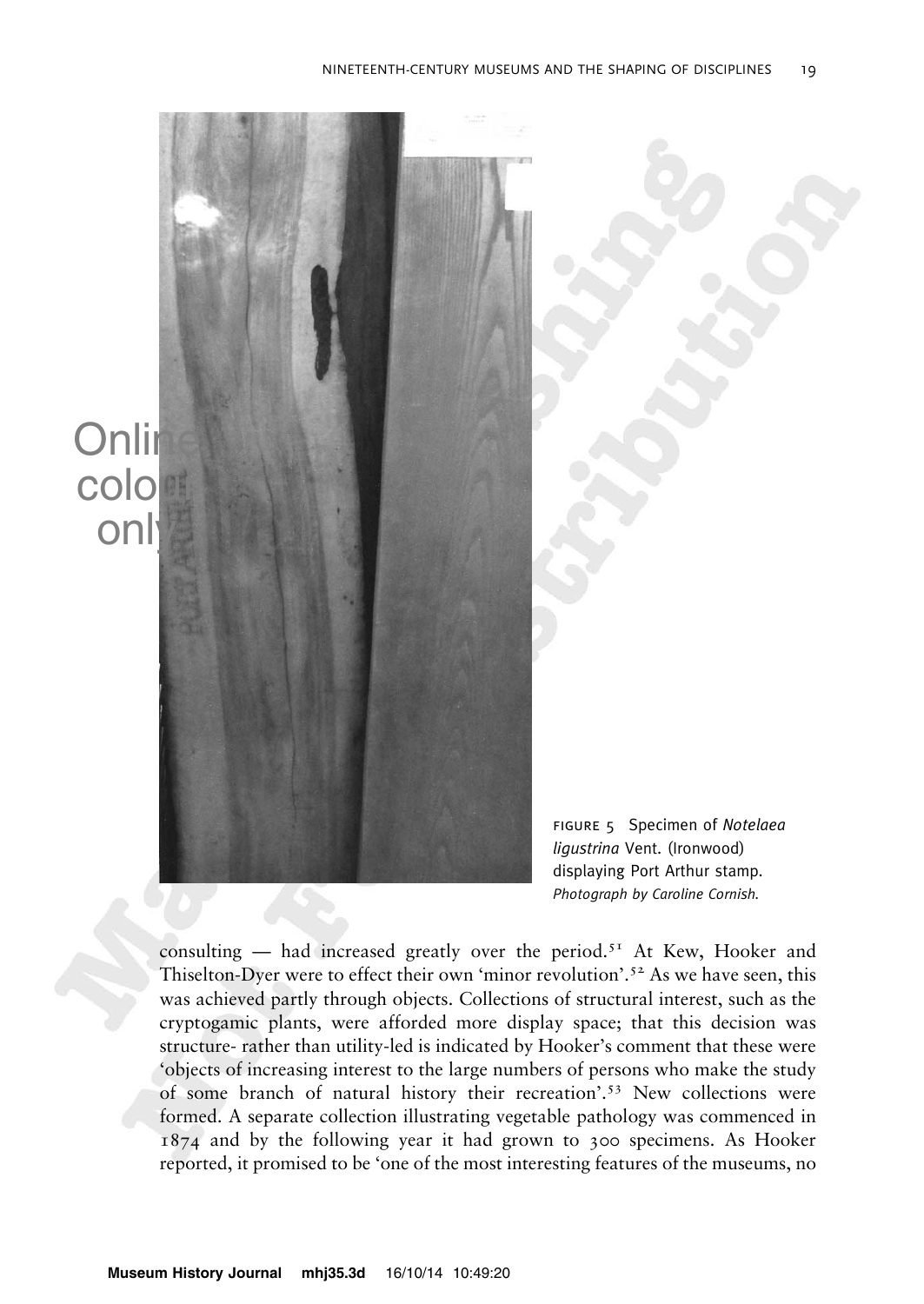public collection having hitherto been formed to illustrate the diseases and the transformations of the organs of plants'.<sup>54</sup> This 'physiological' episteme was also associated with the construction of new scientific spaces at Kew. The Fourth Report of the Devonshire Commission in 1874 had recommended that 'opportunities for the pursuit of investigations in Physiological Botany should be afforded at Kew'.<sup>55</sup> However, as no government funding was forthcoming, Hooker and Thiselton-Dyer approached the scientific benefactor Sir Phillip Jodrell, who agreed to fund a physiological laboratory at Kew. With Thiselton-Dyer in charge, scientific research began there in  $1876$ .<sup>56</sup>

This series of events must also be set against the background of what is often referred to as the 'Ayrton Controversy' — the exchanges from  $1870$  to  $1873$ between Joseph Hooker and Acton Smee Ayrton, the First Commissioner of Works — 'the technocrat clashing with the bureaucrat'.57 Ayrton saw an opportunity of reducing public spending by transferring Kew's scientific research function to the British Museum (BM), leaving the Royal Botanical Gardens as a public recreation park.58 He had gone so far as to procure the services of Richard Owen, then Superintendent of the BM's Natural History Department, to pen a statement dismissing Kew's scientific work as concerned 'mainly in economical relations', and pronouncing the need for a museum of natural history in a public garden as mere 'delusion'.<sup>59</sup> The addition of a physiological laboratory at Kew, particularly one which did not depend on government funding, was, therefore, a matter of political and scientific import. As Lightman argues, the addition of the Jodrell Laboratory helped to preserve Kew as a site where research continued to be one of its defining activities.<sup>60</sup> I would add that the new physiological approach implemented in the Kew Museums also served to further shore up Kew's claims to recognition as a research centre of the first order, and acted as the public face of this new order of knowledge. This approach not only concerned new collections and the revision of the existing collections according to their structural interest, but also featured the latest images of plant physiology from German wall-charts to photomicrographs (Figures 6–8). Under Thiselton-Dyer, the Museums were refashioned to accommodate and communicate the new botany, and the Tasmanian Timber Trophy was similarly reworked from a former exhibition attraction to a series of separate specimens in a scientific collection. It had moved 'from icon to datum'.<sup>61</sup>

# Conclusion: mind the gap: the limits of curatorial authority

The epistemic shift of the 1870s wrought the most significant changes on the Kew Museums since the opening of the first Museum of Economic Botany in 1847. However, it was by no means the final turn, and in this concluding section I begin by considering the refashioning of Museum No. 3 over the remainder of its lifespan in response to a series of intellectual and administrative transformations and go on to suggest the limitations of the Museum's curatorial authority.

As Carla Yanni argues, museums presenting a single master-narrative are rare. They are much more likely the result of a number of co-existing approaches, which render museum displays 'surprisingly resistant' to epistemic analysis.<sup>62</sup> The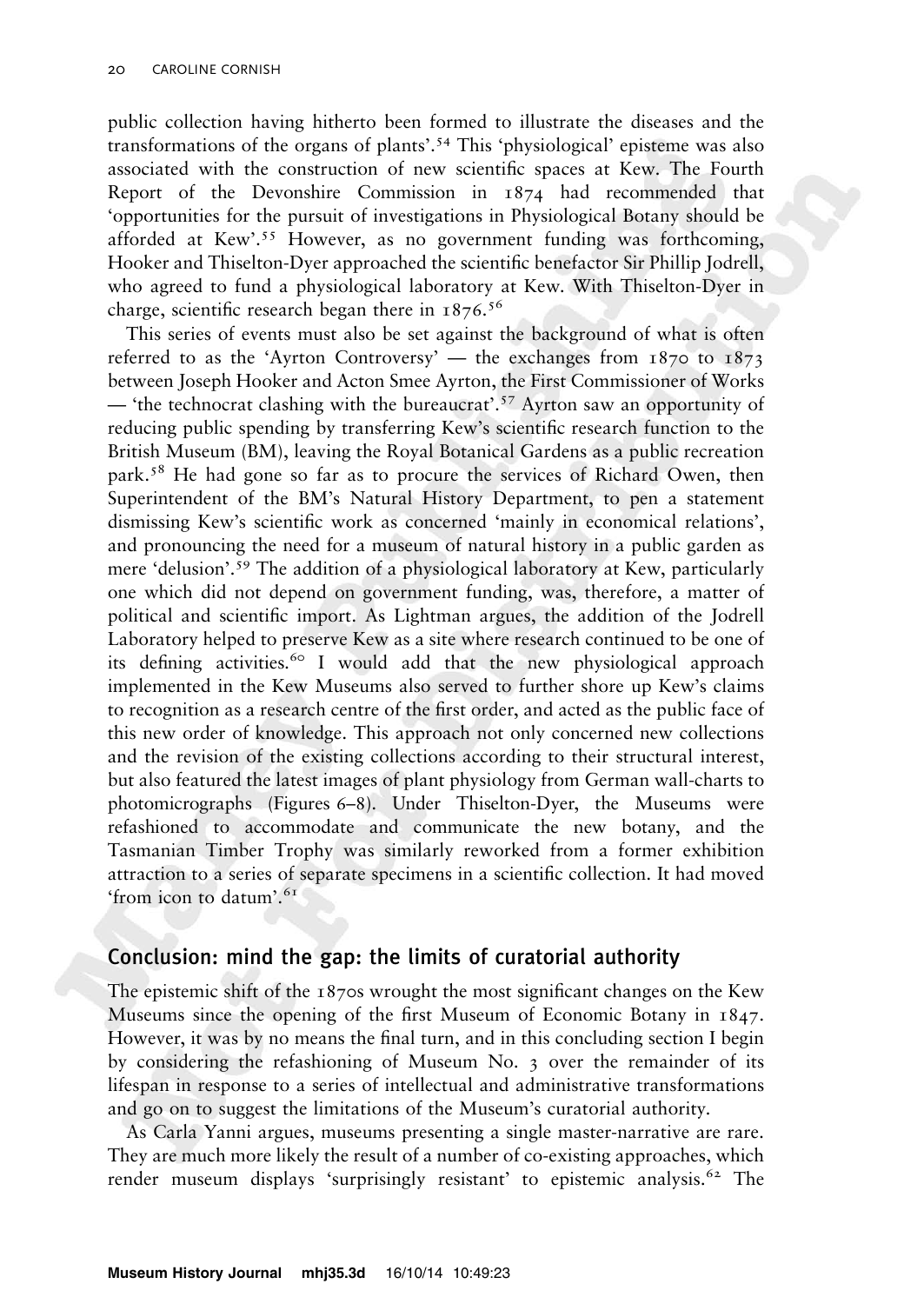

figure 6 Physiological diagrams suspended from the balcony of Museum No. 2 c.1900. Lilium martagon (see Figure 7) can be seen third from the left. Photograph by E. I. Wallis:  $\odot$ 

RBG, Kew.

acquisition of the woods from the 1862 International Exhibition forced the issue of an additional museum, and Museum No. 3 was devoted to timber specimens and large articles — an awkward juxtaposition with scale as the common denominator. What the new Museum offered was the space for larger 'show' specimens; the museum guide boasted, 'Here, their full diameter is shown, and the magnitude of many of our Colonial trees becomes the more striking.<sup>'63</sup> Museum No. 3 was fashioned in the likeness of international exhibitions, and was no doubt intended to reproduce the popular appeal of those sites to commercial and general audiences alike. Its genesis was the joint creation of William Hooker, whose stated aim was to popularize the science of botany, and to 'render it generally available', <sup>64</sup> and curator John Reader Jackson, who was not a scientist and whose interests lay in the visual appeal of display objects, and the practical applications of plants. It was Hooker senior and Jackson who, in 1862, had both singled out the Tasmanian Timber Trophy on their lists of desiderata.

I have described the changes implemented in the Kew Museums in the late 1870s by Joseph Hooker and Thiselton-Dyer as a refashioning process in the likeness of the 'new botany'. But physiology was not about to overshadow taxonomy at Kew. Commencing in 1877 at precisely the time that the collections were being revised along structural lines, the objects were relabelled and re-arranged according to the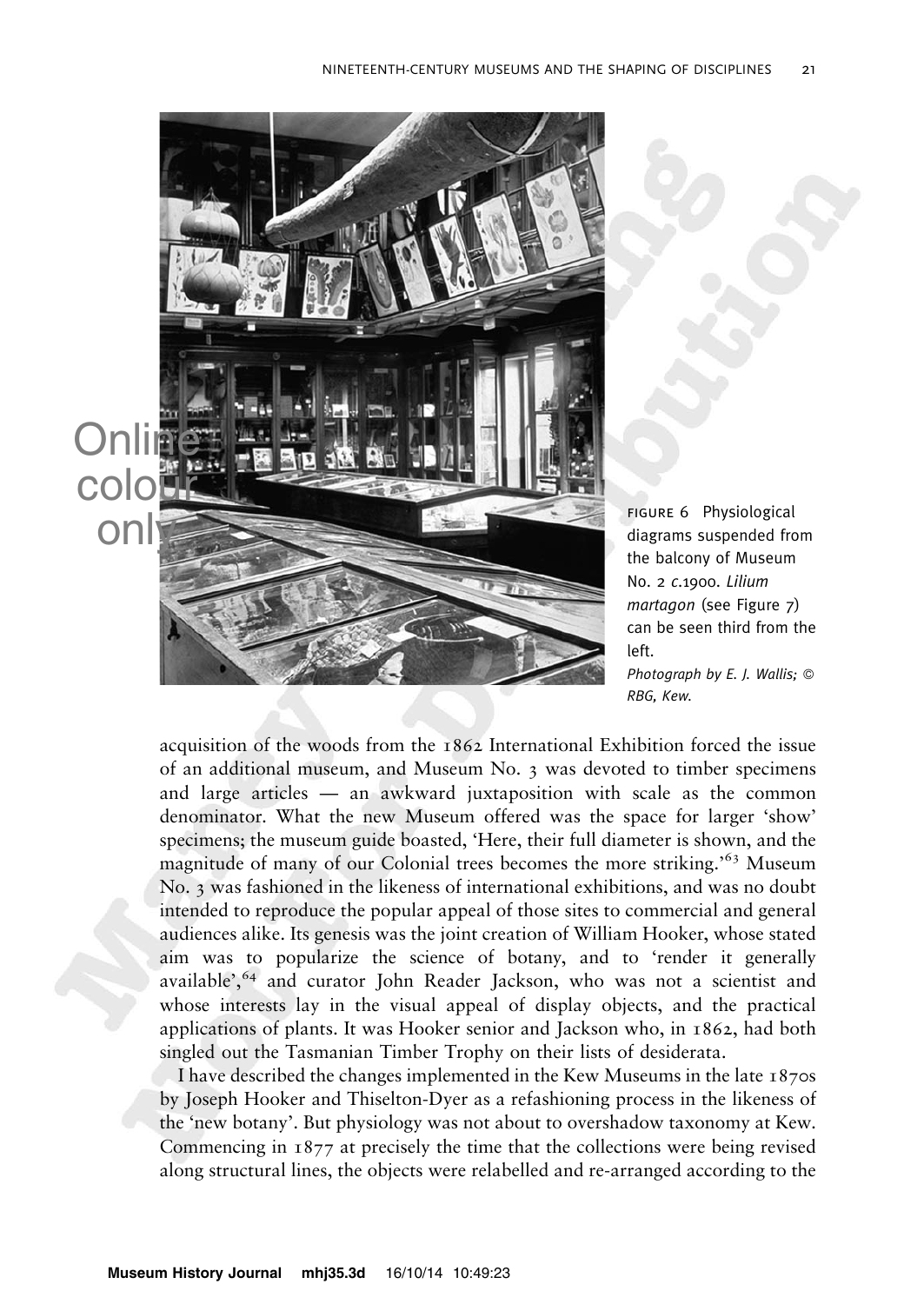

figure 7 Lilium martagon L.

Source: A. Dodel-Port, Anatomical and Physiological Atlas of Botany for Use in Schools and Colleges in Forty-Two Coloured Plates and Eighteen Special Supplementary Sheets (Edinburgh and London: W. & A. K. Johnston, 1880); © Delft School of Microbiology Archives, Department of Biotechnology, Delft University of Technology.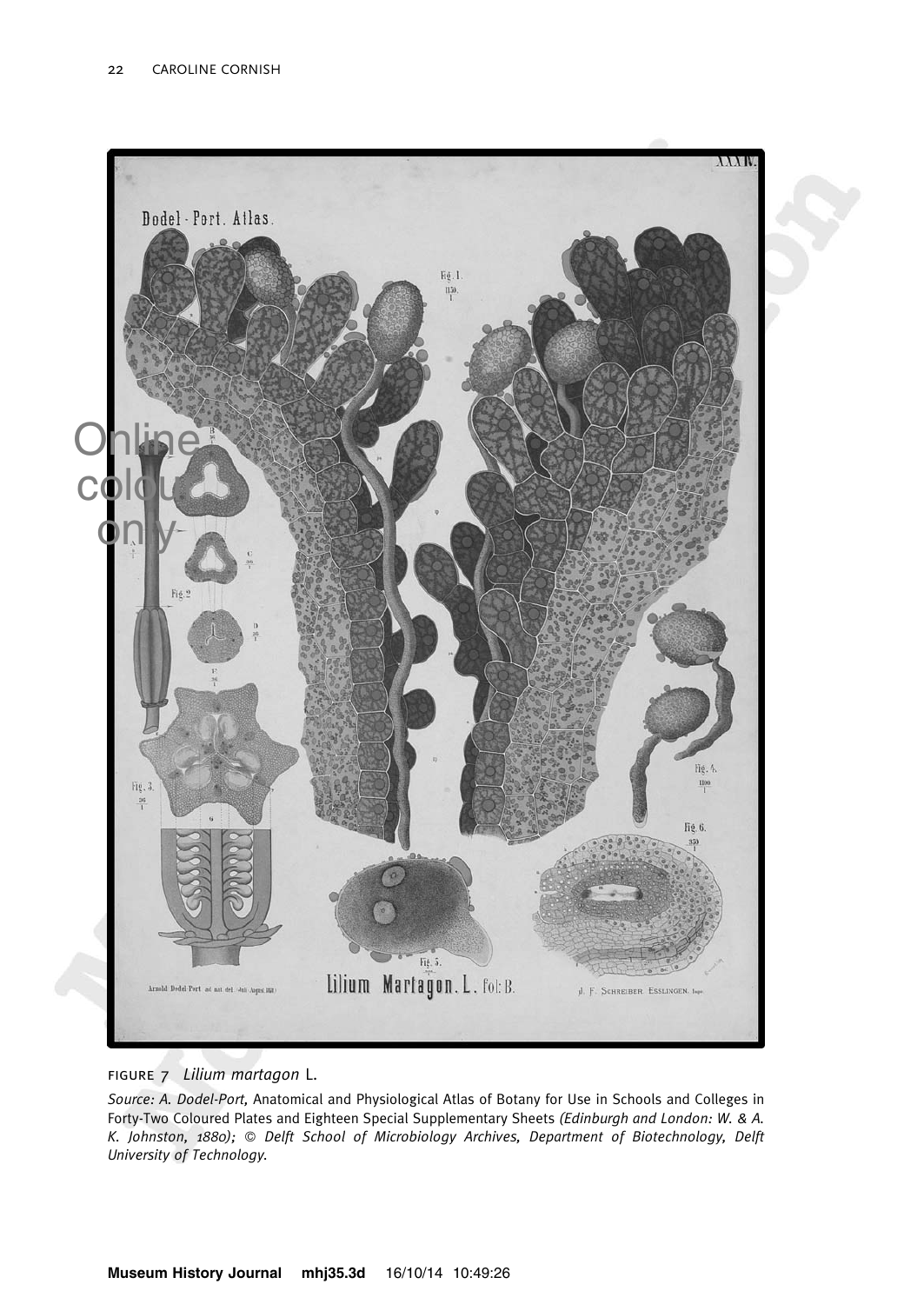

figure 8 Photomicrograph of magnified grains of starch from Canna indica. Photograph by Edward Kinch, 1888; © RBG, Kew.

sequence of orders and genera in the *Genera Plantarum*. This new taxonomy was the work of Joseph Hooker and George Bentham, and was published in three volumes between 1862 and 1883; it was the most comprehensive systematic survey at the time of the 'higher' plants. So with the latest developments in both systematic and physiological botany reflected in its museums, Joseph Hooker was clearly positioning Kew as the primary botanical authority in Britain. As 'eyewitness' Frederick Bower succinctly put it, 'Few at that time held a balance between both: but Sir Joseph Hooker, like a Colossus, had a foot down in either camp'.<sup>65</sup>

The following decade Museum No. 3 underwent a number of further spatial interventions. In 1883 iron galleries were added for smaller specimens, indicating a zoning of the Museum into the reference collection above — for scientific researchers and commercial enquiries — and the exhibited collection, for the general public, on the ground floor. This was a response to the 'new museum idea' advocated by William Henry Flower,<sup>66</sup> signalling on the one hand a further move towards serving the needs of specialists whilst at the same time producing more effective pedagogical displays for the visiting public. In the new guide to Museum No. 1, published in the same year, Joseph Hooker was still affirming that the primary object of the Kew Museums was to show 'the practical applications of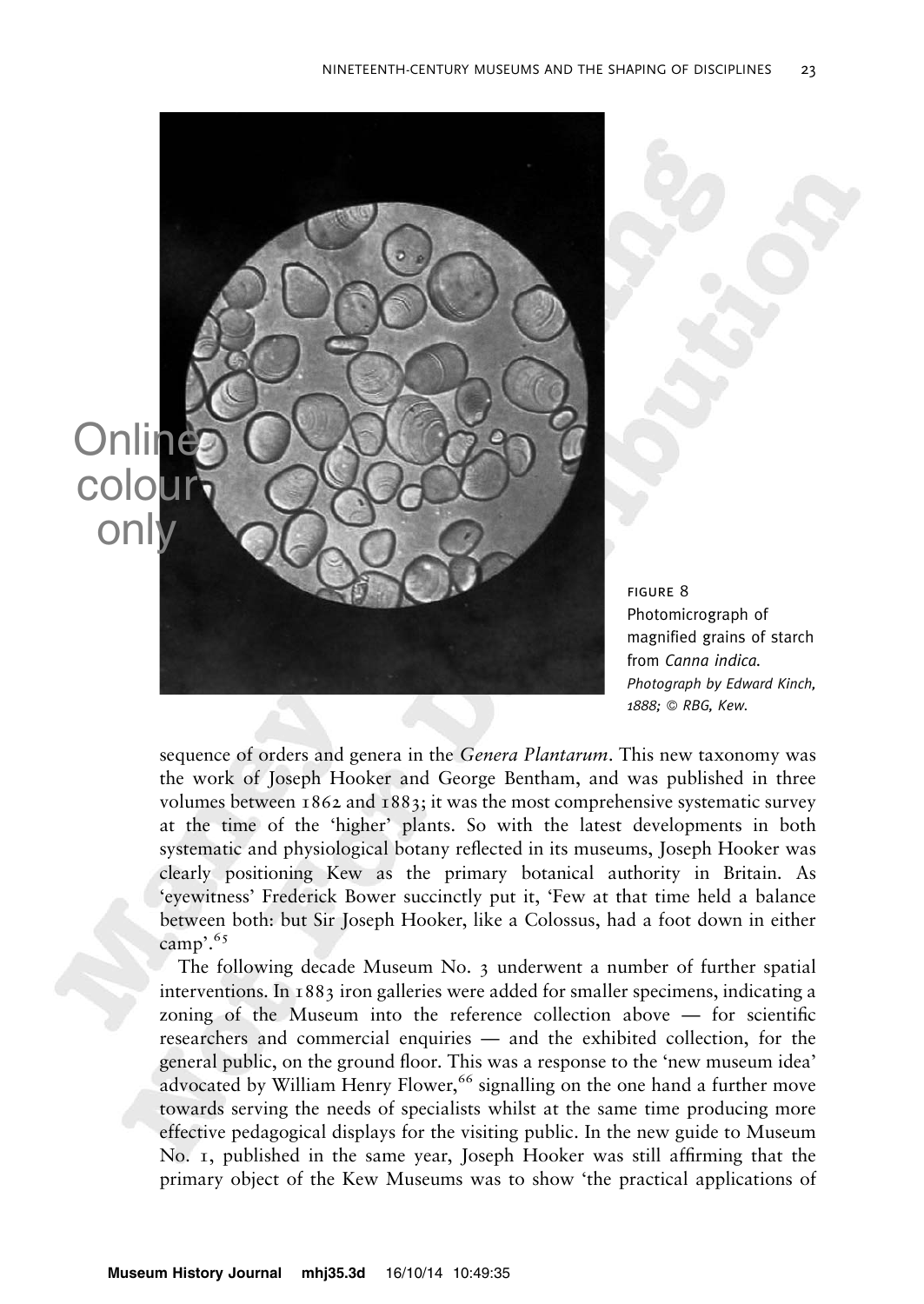Botanical Science', but he also introduced a new intention, that they should demonstrate 'the variety in form and structure presented by plants', and whilst they displayed plants of value as food, in construction, the arts, and medicine, they could also serve to satisfy scientific curiosity.<sup>67</sup>

After the rupture in collecting and botanical science imposed by the First World War, there was again a shift in the fortunes of Museum No. 3: in 1926 the collections were re-arranged, as a result of the accession of new specimens and the disposal of old ones. Due to space limitations, it was no longer possible to display the woods in a strictly geographical order. Each exhibited specimen was, therefore, given a number from  $\bar{1}$  to 601 and a corresponding entry in the Guide.<sup>68</sup> The usages attributed to the woods were updated using a series of texts, many of which had been published within the previous 20 years. In the introduction to the 1927 guide, Director Arthur Hill also signalled that there were timbers in the Museum that were not of 'general commercial significance', 'some through scarcity and others through lack of knowledge on the part of manufacturers outside the countries where the trees are found'.<sup>69</sup> By 1927, then, the Museum was assuming a new role as an archive of disappearing woods. As regards manufacturers' lack of knowledge, since the re-avowed purpose of the Kew Museums in 1927 was to be 'as valuable as possible to manufacturers and others engaged in trade', there is some sense here of Kew losing its hold on the commercial sector. Furthermore, with the new layout Kew had thrown off the old geographical categories of nineteenth-century international exhibitions — just as imperial geographies were themselves undergoing radical changes — and forged an arrangement better suited to its spatial propensities, loosely based on a biogeographical principle. Some entries in the revised museum guide had scarcely changed from 1886, revealing the Museum as a heterodox space with traces of former epistemologies co-existing alongside subsequent ones. There were, for example, vestiges of those species selected in 1876 for their structural significance. In 1862 as exhibition juror Joseph Hooker had written:

Two ferns, Dicksonia antarctica and Alsophila Australis, are both remarkable for the very peculiar markings of the wood when divested of the brown matted rootlets and bases of the leaf-stalks. Though not apparently adapted to any special purpose, they could no doubt be introduced into cabinet-work with great effect.<sup>70</sup>

By 1927, they had not been adopted as cabinet woods, and survived as botanical curiosities and as evidence of 'salvaged' indigenous knowledge:

No. 5. - Tree Fern, Dicksonia antarctica Lab. (Filices).

This giant fern is a native of Australia, Tasmania and New Zealand […] It is of little economic use, but the soft, starchy centre of the upper part of the stem is used, raw and roasted, as an article of food by the aborigines […]

No. 8. — Alsophila australis Br., a tree fern from Tasmania, ornamental when growing but of little economic value.<sup>71</sup>

There were no further editions of museum catalogues, and by 1958 Eric Ashby and his visiting group had circulated their landmark report on the future of the Royal Botanic Gardens. This recommended the closure of Museums No. 2 and No. 3,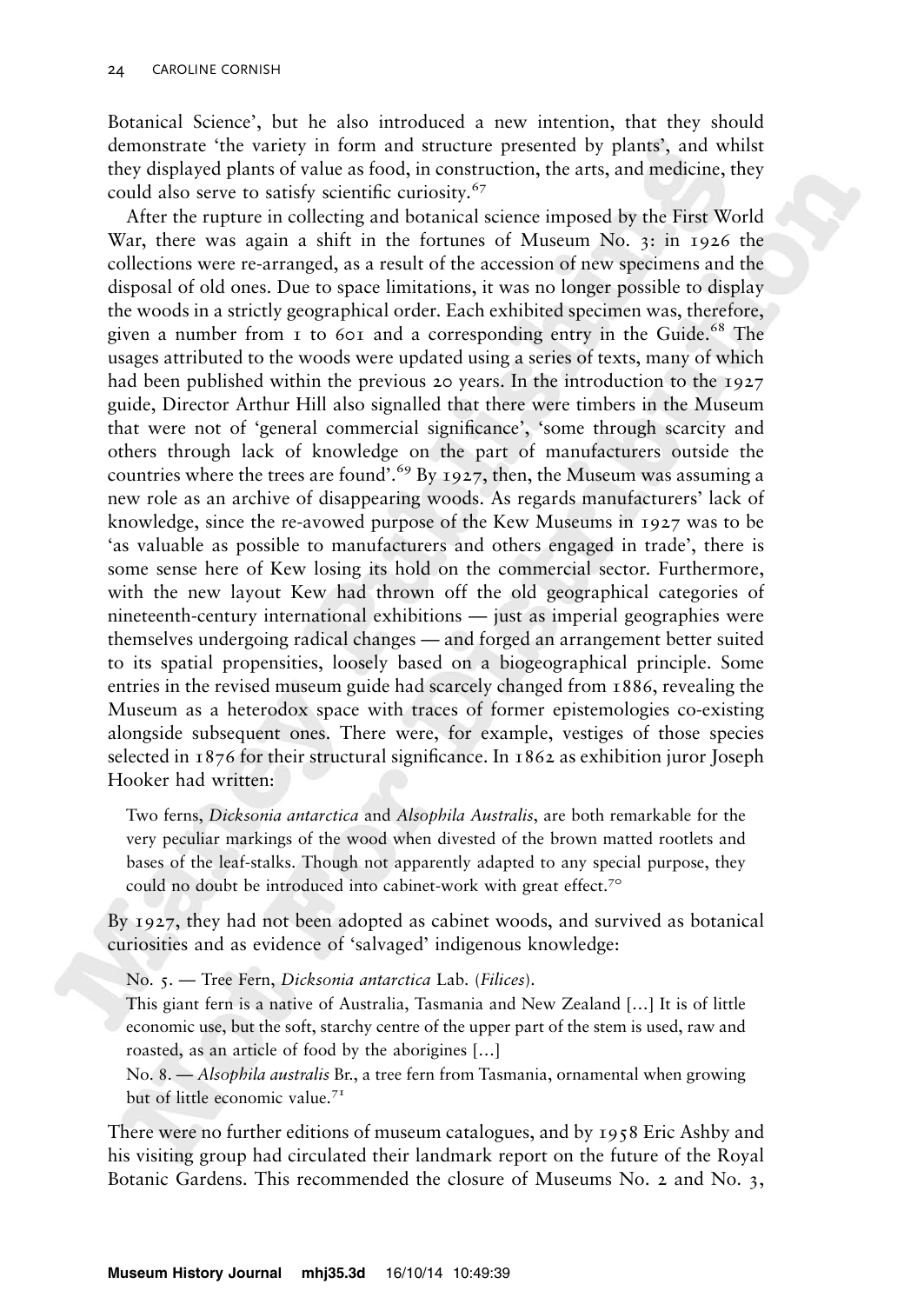and pronounced that the only scientific value of the museum collections was as a reference resource. Accordingly it was argued that they should be 'drastically reduced in size and completely reorganised'.<sup>72</sup> The woods from Museum No. 3 were either stored or merged with the British wood collections in Museum No. 4 to become the Wood Museum. By 1987 the latter was also closed, and the woods, in line with the rest of the collection, were data-based and transferred to a purpose-built store in the Banks Building.

Currently the wood collection has a number of recognized uses at Kew: as a means for wood anatomists of identifying woods referred to Kew; as a teaching collection for students of wood anatomy from the Jodrell Laboratory; and as a resource for researchers of imperial, museological, and environmental histories and geographies. Wood structure is still central to the collection's continued existence, but the collection no longer acts as an assemblage of 'useful' timbers in the nineteenth-century sense of the word, but rather as an archive of those woods which were once available in 'unlimited' supply.

In the light of the above account, it is clear that the Kew Museums can certainly be seen as the 'malleable spaces' described by Lightman.<sup>73</sup> Simon Naylor has likewise argued for the role of 'biographies of place' in the research of the practices of science,<sup>74</sup> and such a perspective complements and complicates the object biography approach advocated in much current literature on museum collections. From William Hooker's original vision in which economic and systematic botany were synthesized, through the exhibitionary geographies of Museum No. 3, to the physiological botany of Thiselton-Dyer, the Museums were variously fashioned and refashioned to communicate and embody successive epistemologies. It was implemented largely through the type and spatial disposition of those objects exhibited, and through interpretative techniques. And it was also effected through the spaces of print culture — through museum guide-books and labels, scientific reports, and the popular press. The case of the Timber Trophy demonstrates that neither the meanings nor the forms of objects are fixed once they enter the museum. Both objects and the spaces they occupy can be quite literally refashioned to embody new ways of knowing. But this refashioning process was inevitably a selective one, in which elements of earlier systems survived, producing a palimpsest effect. This article has striven to show that this opened up a gap between curatorial intent and visitor reception, a gap which marked the limits of curatorial authority regarding epistemological definition of the museum space.

#### Acknowledgements

Figures 3–6 and 8 reproduced with the kind permission of the Director and the Board of Trustees of the Royal Botanic Gardens, Kew.

#### Notes

| <sup>1</sup> E. S. Dixon, 'Economic Botany', <i>Household</i> | $3$ Ibid., p. 377. |
|---------------------------------------------------------------|--------------------|
| Words, $13(1856)$ , $374-380$ .                               | $4$ Ibid., p. 378. |
| $^2$ Ibid., p. 375.                                           | $5$ Ibid., p. 378. |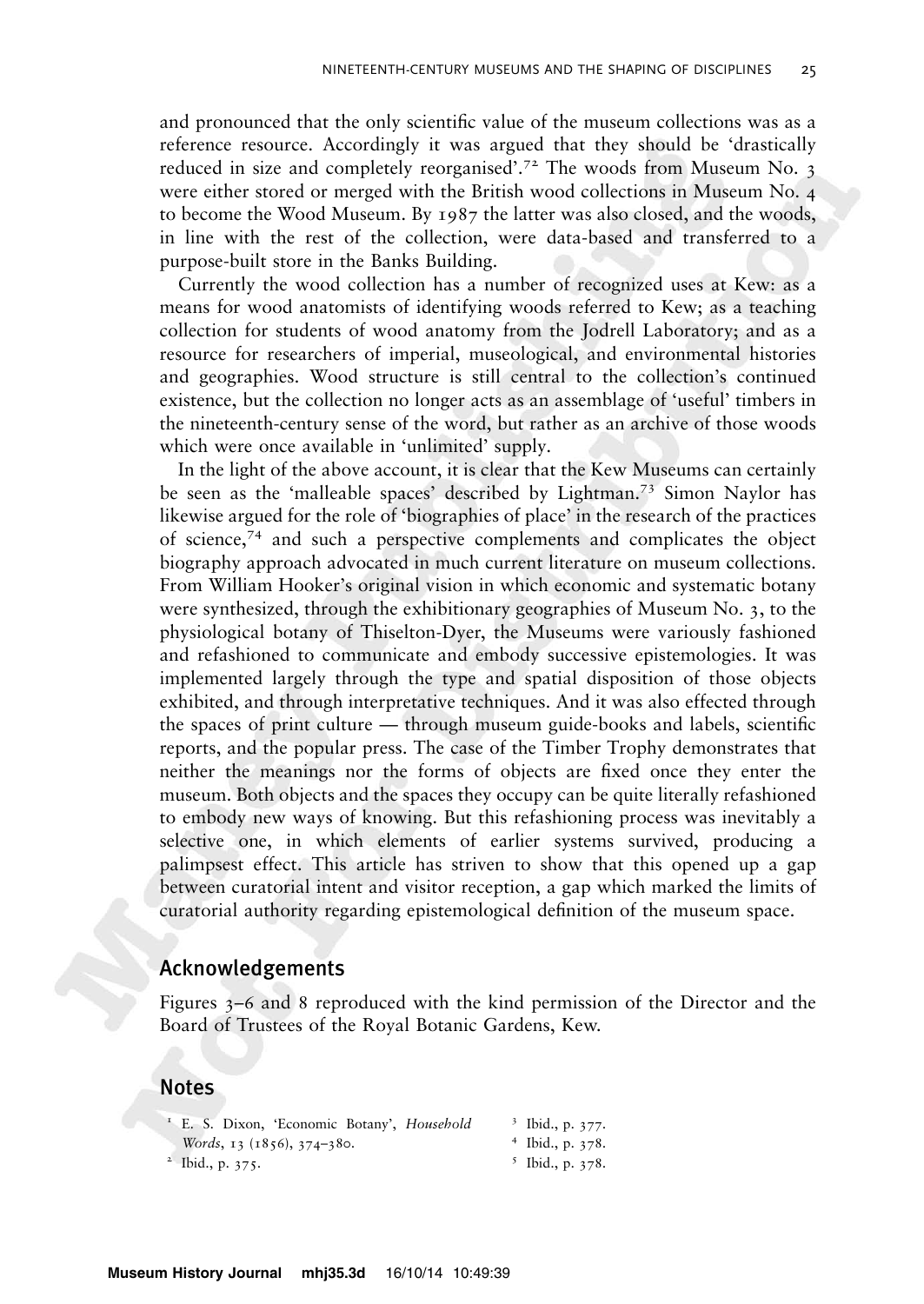- <sup>6</sup> Ibid., p. 379.
- <sup>7</sup> B. Lightman, 'Refashioning the Spaces of London Science', in Geographies of Nineteenth-Century Science, ed. by D. N. Livingstone and C. W. J. Withers (Chicago and London: University of Chicago Press, 2011), pp. 25–50.
- <sup>8</sup> Ibid., p. 27.
- <sup>9</sup> J. Pickstone, Ways of Knowing: A New History of Science, Technology and Medicine (Manchester: Manchester University Press, 2011).
- Kapil Raj, pers. com., August 2011.
- $11$  S. M. Walters, The Shaping of Cambridge Botany (Cambridge: Cambridge University Press, 1981), p. 1.
- <sup>12</sup> R. Drayton, Nature's Government: Science, Imperial Britain, and the 'Improvement' of the World (New Haven, CT and London: Yale University Press, 2000).
- <sup>13</sup> L. Koerner, 'Purposes of Linnaean Travel: A Preliminary Research Report', in Visions of Empire: Voyages, Botany, and Representations of Nature, ed. by D. Miller and P. Reill (Cambridge: Cambridge University Press, 1996), p. 138.
- <sup>14</sup> G. E. Wickens, 'What is Economic Botany?', Economic Botany, 44 (1990), 12–28.
- <sup>15</sup> Banks, 1787, cited in Drayton, Nature's Government, p. 108.
- <sup>16</sup> D. Miller, 'Joseph Banks, Empire, and "Centres of Calculation'' in late Hanoverian London', in Visions of Empire: Voyages, Botany, and Representations of Nature, ed. by D. Miller and P. Reill (Cambridge: Cambridge University Press, 1996), pp. 21-37.
- <sup>17</sup> N. Dias, 'The Visibility of Difference: Nineteenth-Century French Anthropological Collections', in The Politics of Display: Museums, Science, Culture, ed. by S. Macdonald (London and New York: Routledge, 1998), pp. 36–52.
- <sup>18</sup> C. Yanni, Nature's Museums: Victorian Science and the Architecture of Display (New York: Princeton Architectural Press, 1999); S. Moser, Wondrous Curiosities: Ancient Egypt at the British Museum (London and Chicago: Chicago University Press, 2006); Whitehead, ; 2009; S. J. M. M. Alberti, Nature and Culture: Objects, Disciplines and the Manchester Museum (Manchester and New York: Manchester University Press, 2009); 'The Status of Museums: Authority, Identity, and Material Culture', in Geographies of Nineteenth-Century Science, ed. by D. N. Livingstone and C. W. J. Withers (Chicago and London: University of Chicago Press, 2011), pp. 51-72.
- <sup>19</sup> R. Desmond, The History of the Royal Botanic Gardens, Kew (Kew RBGK: Kew Publishing, 2007), p. 184.
- <sup>20</sup> Ibid., p. 185.
- <sup>21</sup> W. J. Hooker, 'Kew Garden Museum: Or, a Notice of the Origin and Some of the Contents of the Museum of Economic Botany Attached to the Royal Gardens of Kew', Hooker's Journal of Botany and Kew Garden Miscellany, 5 (1853), 330.
- <sup>22</sup> T. Bennett, The Birth of the Museum: History, Theory, Politics (London and New York: Routledge, 1995), p. 59.
- <sup>23</sup> International Exhibition, Official Illustrated Catalogue of the International Exhibition London 1862. Vol. I: British Division (London, 1862), p. 102.
- <sup>24</sup> I. Dargavel, 'Timber Inspection and the State: The Tasmanian Experience', Journal of Forest History, 31 (1987), 164.
- <sup>25</sup> Ibid., p. 165.
- <sup>26</sup> G. Whiting, The Products and Resources of Tasmania as Illustrated in the International Exhibition, 1862: With an Appendix containing Papers on the Vegetable Products exhibited by Tasmania (Hobart Town, 1862), p. 4.
- <sup>27</sup> Dargavel, 'Timber Inspection and the State', p. 166.
- <sup>28</sup> Whiting, *The Products and Resources of* Tasmania, p. 4.
- <sup>29</sup> Ibid., p. 11.
- <sup>30</sup> Ibid., p. 11.
- <sup>31</sup> W. J. Hooker's notes on the 1862 Exhibition; Royal Botanic Gardens, Kew (RBGK) Archives, QX 92-053 Miscellaneous.
- <sup>32</sup> J. R. Jackson, 'Notes on the Collections in the International Exhibition'; RBGK Archives QX 92-053 Miscellaneous.
- <sup>33</sup> Letter from Du Croz 28 November 1862 to Hooker; RBGK Archives, International Exhibition 1862.
- <sup>34</sup> Letter to Hooker from Du Croz 20 October 1862; RBGK Archives, International Exhibition 1862.
- <sup>35</sup> D. Oliver, Second Edition. Official Guide to the Kew Museums. A Handbook to the Museums of Economic Botany of the Royal Gardens, Kew (London: Lovell Reeve & Co., 1863), p. 1.
- <sup>36</sup> W. J. Hooker, Report on the Progress and Condition of the Royal Gardens of Kew for 1863 (London, 1864), p. 3.
- <sup>37</sup> W. J. Hooker, Report on the Progress and Condition of the Royal Gardens of Kew for 1864 (London, 1865), p. 4.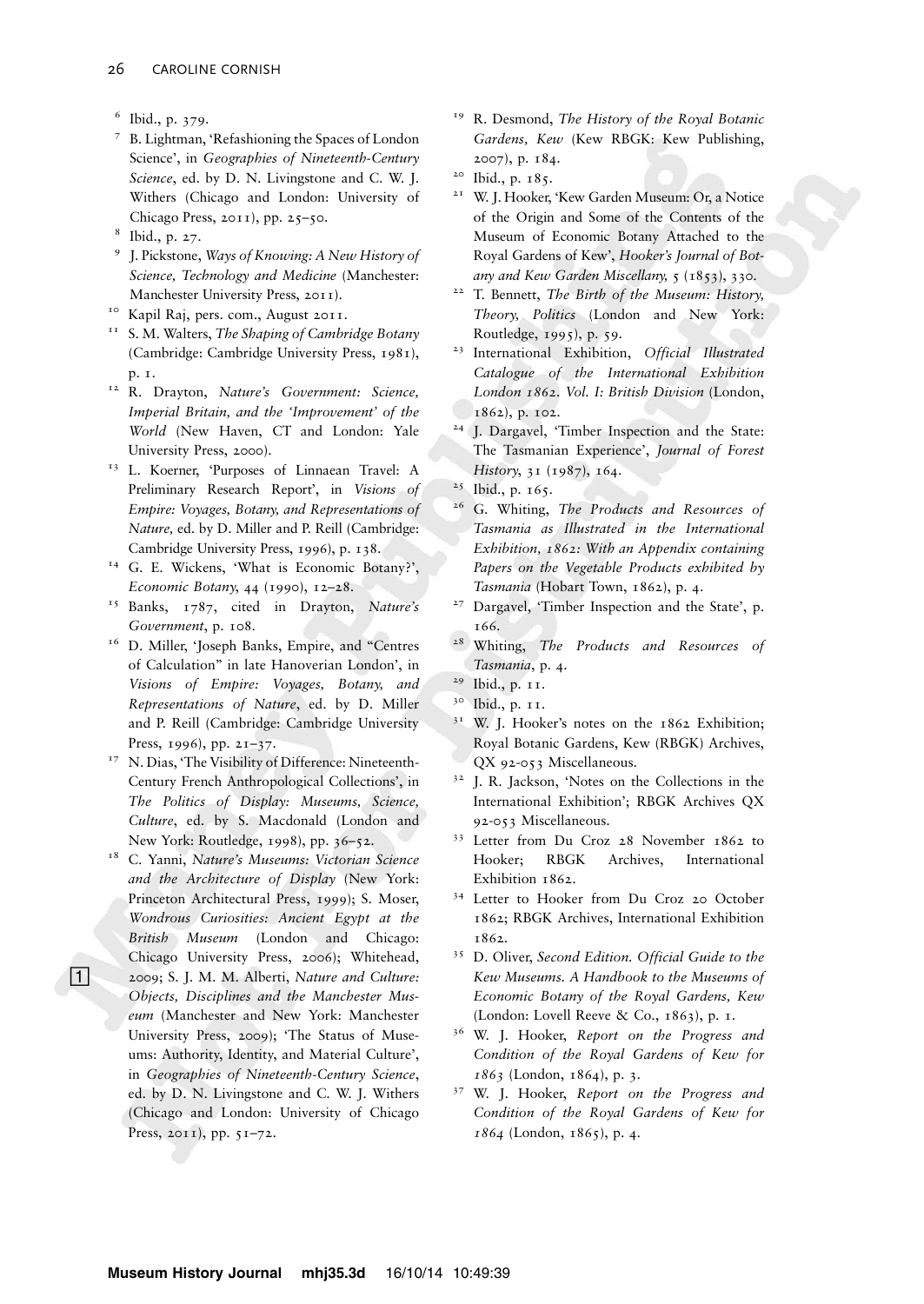- <sup>38</sup> W. J. Hooker, Report on the Progress and Condition of the Royal Gardens of Kew for  $1865$  (London, 1866), p. 5.<br><sup>39</sup> Anon, 'The Canadian
- 'The Canadian Timber Trophy', Illustrated London News, 21 June 1851; Great Exhibition (Supplement), p. 597.
- <sup>40</sup> Oliver, Second Edition. Official Guide to the Kew Museums, p. 1.
- <sup>41</sup> J. D. Hooker, Report on the Progress and Condition of the Royal Gardens at Kew during the Year 1876 (London, 1877), p. 27.
- <sup>42</sup> Ibid., pp. 26–7.
- <sup>43</sup> J. D. Hooker, Report on the Progress and Condition of the Royal Gardens at Kew during the Year 1877 (London, 1878), p. 44.

- <sup>45</sup> G. Gooday, '"Nature" in the Laboratory: Domestication and Discipline with the Microscope in Victorian Life Science', British Journal for the History of Science, 24 (1991), 321.
- <sup>46</sup> M. Foucault, The Order of Things: An Archaeology of the Human Sciences (London and New York: Routledge, 2002), p. 150.
- <sup>47</sup> F. O. Bower, Sixty Years of Botany in Britain (1875–1935): Impressions of an Eyewitness (London: Macmillan & Co. Ltd, 1938), p. 75.
- <sup>48</sup> Gooday, '"Nature"', pp. 308–09.
- <sup>49</sup> Lightman, 'Refashioning the Spaces of London Science', p. 36.
- <sup>50</sup> K. Jones, 'The Jodrell Laboratory of the Royal Botanic Gardens, Kew', Biologist, 35 (1998), 278.
- <sup>51</sup> J. D. Hooker, Report on the Progress and Condition of the Royal Gardens at Kew during the Year  $1875$  (London,  $1876$ ), p. 1.
- <sup>52</sup> Bower, Sixty Years of Botany in Britain, p. 27.
- <sup>53</sup> Hooker, Report on the Progress and Condition of the Royal Gardens 1877, p. 27.
- <sup>54</sup> Hooker, Report on the Progress and Condition of the Royal Gardens 1876, p. 12.
- <sup>55</sup> Fourth Report of the Royal Commission on Scientific Instruction and the Advancement of Science (London: George Edward Eyre and George Spotiswoode, 1874), p. 10.
- <sup>56</sup> Jones, 'The Jodrell Laboratory', pp. 277–80.
- <sup>57</sup> Drayton, Nature's Government, p. 212.
- <sup>58</sup> 'Memorandum of the First Commissioner on the Management of Kew Gardens by the Office of

Works, and the Changes therein, 15 July 1872', Kew Gardens. Copies of papers relating to changes introduced into the administration of the Office of Works affecting the direction and management of the gardens at Kew; and of correspondence between the Treasury and Dr. Hooker on the same subject (London, 1872).

- <sup>59</sup> 'Statement Relative to the Botanical Departments Respectively Under the Trustees of the British Museum and the Commissioners of Works' (London, 1872), Kew Gardens, Appendix III.
- <sup>60</sup> Lightman, 'Refashioning the Spaces of London Science', p. 38.
- <sup>61</sup> S. J. M. M. Alberti, 'Objects and the Museum', Isis, 96 (2005), 567.
- <sup>62</sup> Yanni, Nature's Museums, p. 8.
- $\frac{63}{9}$  Oliver, 1866, p. 78.
- 64 W. J. Hooker, Sir W. J. Hooker's Report on Kew Gardens, &c. (London, 1856), p. 2.
- <sup>65</sup> Bower, Sixty Years of Botany in Britain, p. 102.
- <sup>66</sup> W. H. Flower, 'Modern Museums. Presidential Address to the Museums Association. London Meeting, 3rd July 1893', in Essays on Museums and Other Subjects Connected with Natural History (London: Macmillan & Co, 1898), pp. 30–53.
- <sup>67</sup> RBGK, Official Guide to the Museums of Economic Botany. No. 1. Dicotyledons and Gymnosperms (London: HMSO, 1883), p. 3.
- <sup>68</sup> RBGK, Official Guide to the Museums of Economic Botany. No. 3 Timbers and Gymnosperms. Third Edition, revised and augmented (London: HMSO, 1927), p. 3.
- $69 \text{ RBGK, } 1927, \text{ p. } 4.$  4
- 7º Royal Society of Arts (RSA), International Exhibition 1862. Reports of the Juries on the Subjects in the Thirty-Six Classes into which the Exhibition was Divided (London, 1862), p. 36. EXMONION WAS DIVIDED (EQUADORI, 1802), p. 30.
- 
- 72 Ministry of Agriculture, Fisheries and Food (MAFF), Report of a Visiting Group to the Royal Botanic Gardens, Kew (Chairman: Sir Eric Ashby) [in March 1957] (London, 1958) para 18; para 20, ii.
- <sup>73</sup> Lightman, 'Refashioning the Spaces of London Science', p. 44.
- <sup>74</sup> S. Naylor, 'Introduction: Historical Geographies of Science: Places, Contexts, Cartographies', BJHS, 38 (2005), 11.

## Notes on contributor

Correspondence to: Dr Caroline Cornish, Department of Geography, Royal Holloway, University of London, Egham Hill, Egham, Surrey, TW20 0EX, UK. Email: Caroline.Cornish@rhul.ac.uk

 $[2]$  <sup>44</sup> RBGK, p. 60.